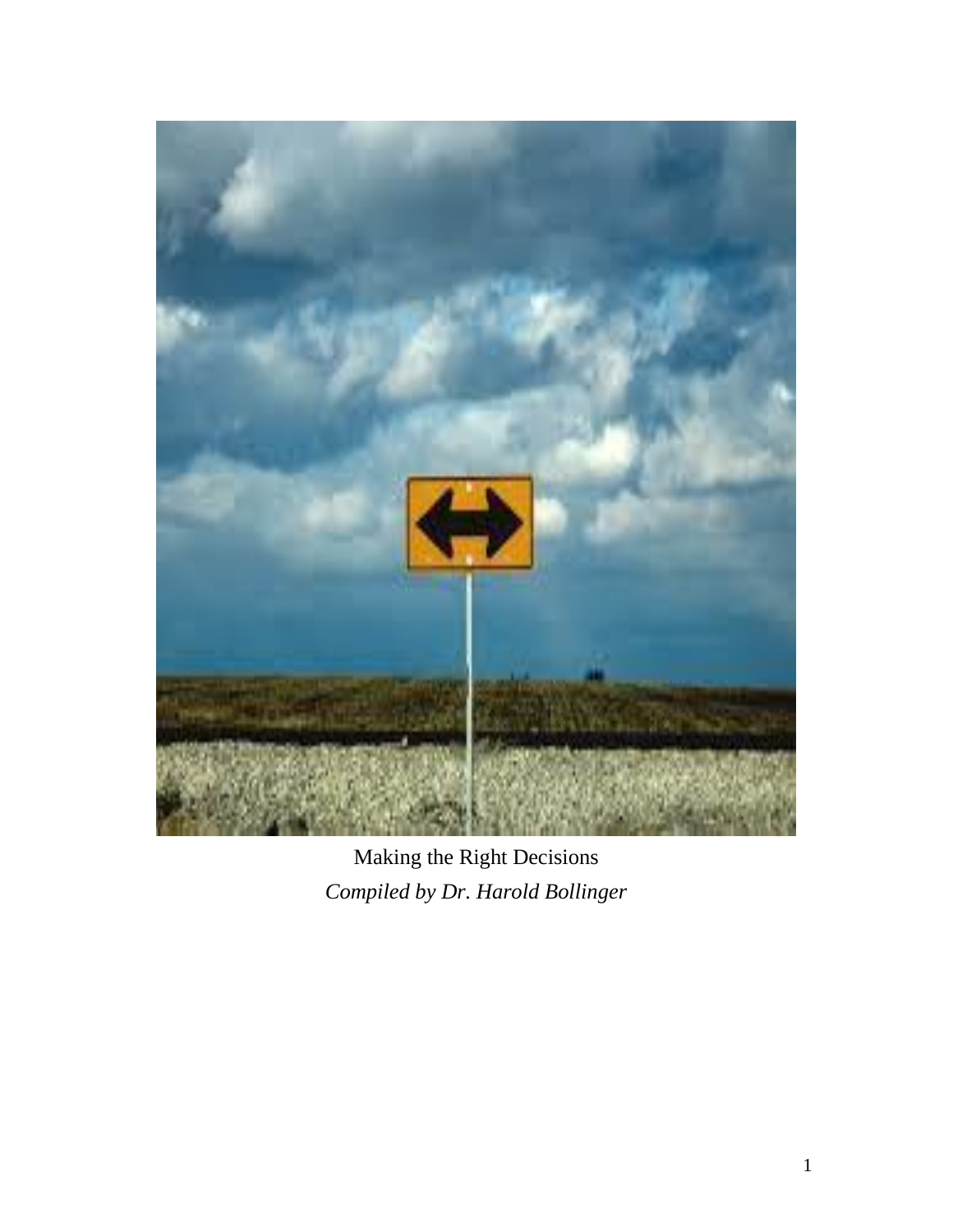# Table of contents

| Teach us to be responsible.                     | 4  |
|-------------------------------------------------|----|
| Decisions have lasting consequences             | 9  |
| How Prayer helps in making decisions            | 14 |
| Maintain an eternal perspective                 | 17 |
| Criteria for making important decisions         | 20 |
| Biblical principles should direct our decisions | 23 |
| Hasty decisions may be poor decisions           | 27 |
| Past decisions influence our present decisions  | 29 |
|                                                 |    |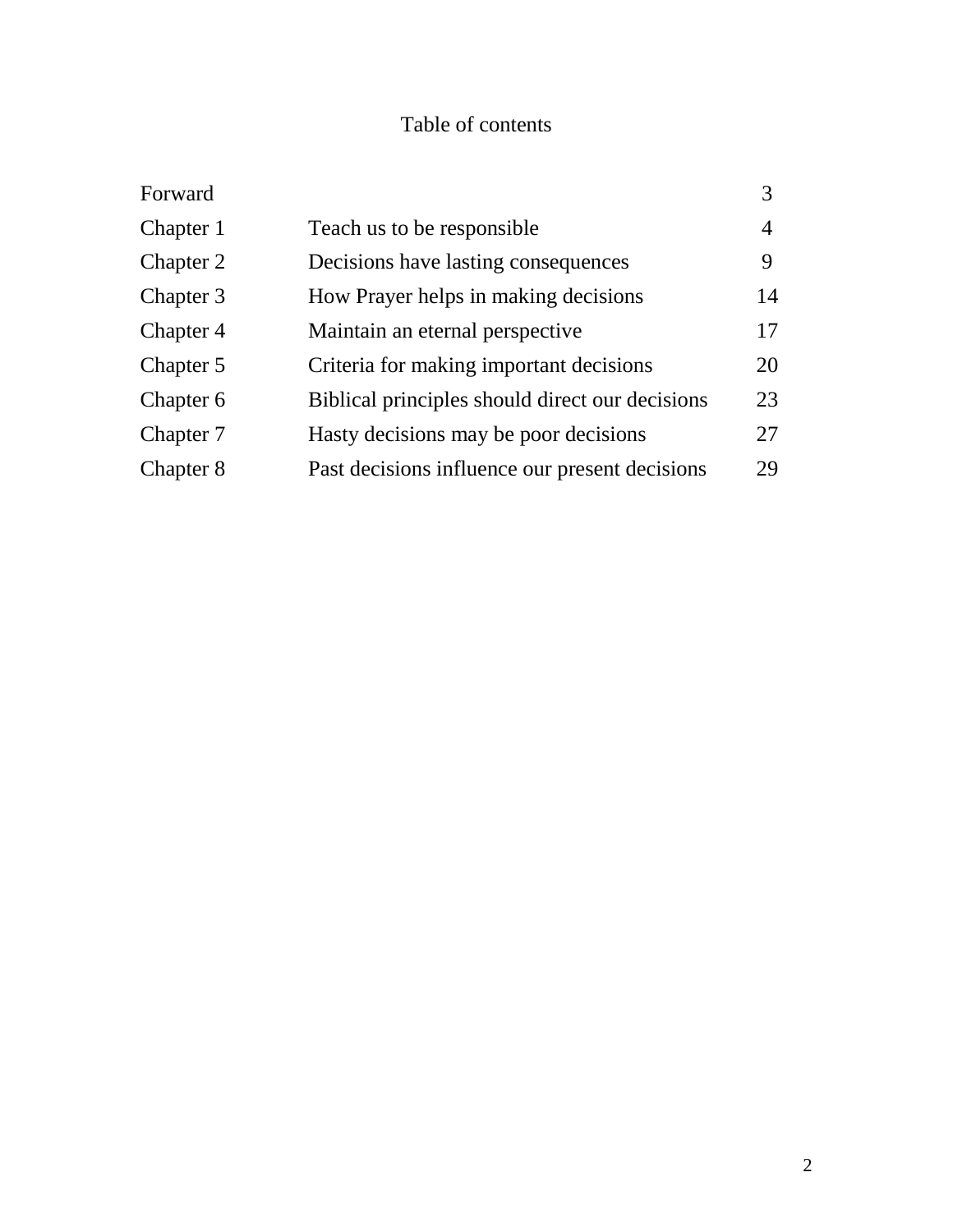#### Forward

In Making Decisions We Should Seek Counsel from God it is a wonderful moment when we discover a specific Scripture that helps us in the decision-making process. Memorization is simplified because we are living and breathing the word while sensing his presence with us

- Sometimes when we are pressed to make tough decisions, there is a temptation to be quick and presumptuous instead of waiting for God to direct us. Being still before God means that we will have periods of time when it seems like nothing is happening.
- Yet in the spirit the Lord is moving on our behalf. This is a time of quiet reflection and meditation with thankfulness because of the Lord's goodness Psalms 37:7
- Everyone can have an opinion on what is best decision for you. However it's important to screen out the voices and hear from those who walk closely with God. Pray and ask the Lord to reveal his anointed wisdom to you, his servant. You will recognize the spirit of God within others because their advice leans heavily on the truth of God's word without fear.
- We are to have faith and trust in God. Trust in the Lord with all your heart and lean not on your own understanding, in all your ways submit to him, and he will direct your path. Proverbs 3:5-6

Submit yourself to God, resist the devil, and he will flee from you. James 4:7.

May each of your decisions brings glory to God the Father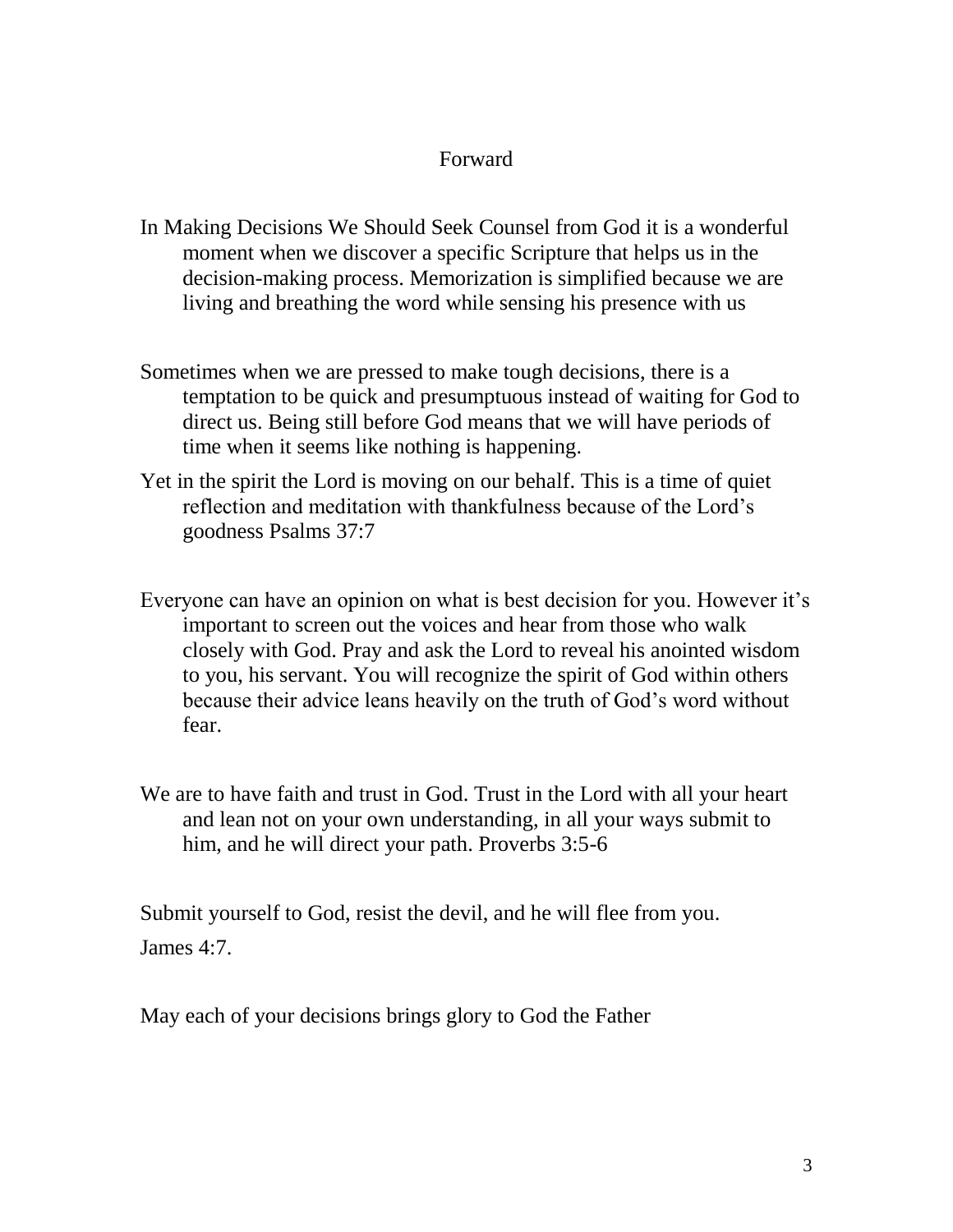#### **Decision making**



**Teach us to be responsible.**

### **Joshua 24:14-15**

 Now therefore fear the Lord, and serve him in sincerity and in truth: and put away the gods that your fathers served on the other side of the flood, and in Egypt; and serve ye the Lord.

And if it seem evil unto you to serve the Lord, choose you this day whom ye will serve; whether the gods which your fathers served that were on the other side of the flood, or the gods of the Amorites, in whose land ye dwell: but as for me and my house, we will serve the Lord.

The people had to decide whether they would obey the Lord, who had proven his trustworthiness, or obey the local gods, which were only manmade idols. It's easy to slip into a quiet rebellion—going about life in your own way. But the time comes when you have to choose who or what will control you. The choice is yours. Will it be God, your own limited personality, or another imperfect substitute? Once you have chosen to be controlled by God's Spirit, reaffirm your choice every day.

In taking a definite stand for the Lord, Joshua again displayed his spiritual leadership. Regardless of what others decided, Joshua had made a commitment to God, and he was willing to set the example of living by that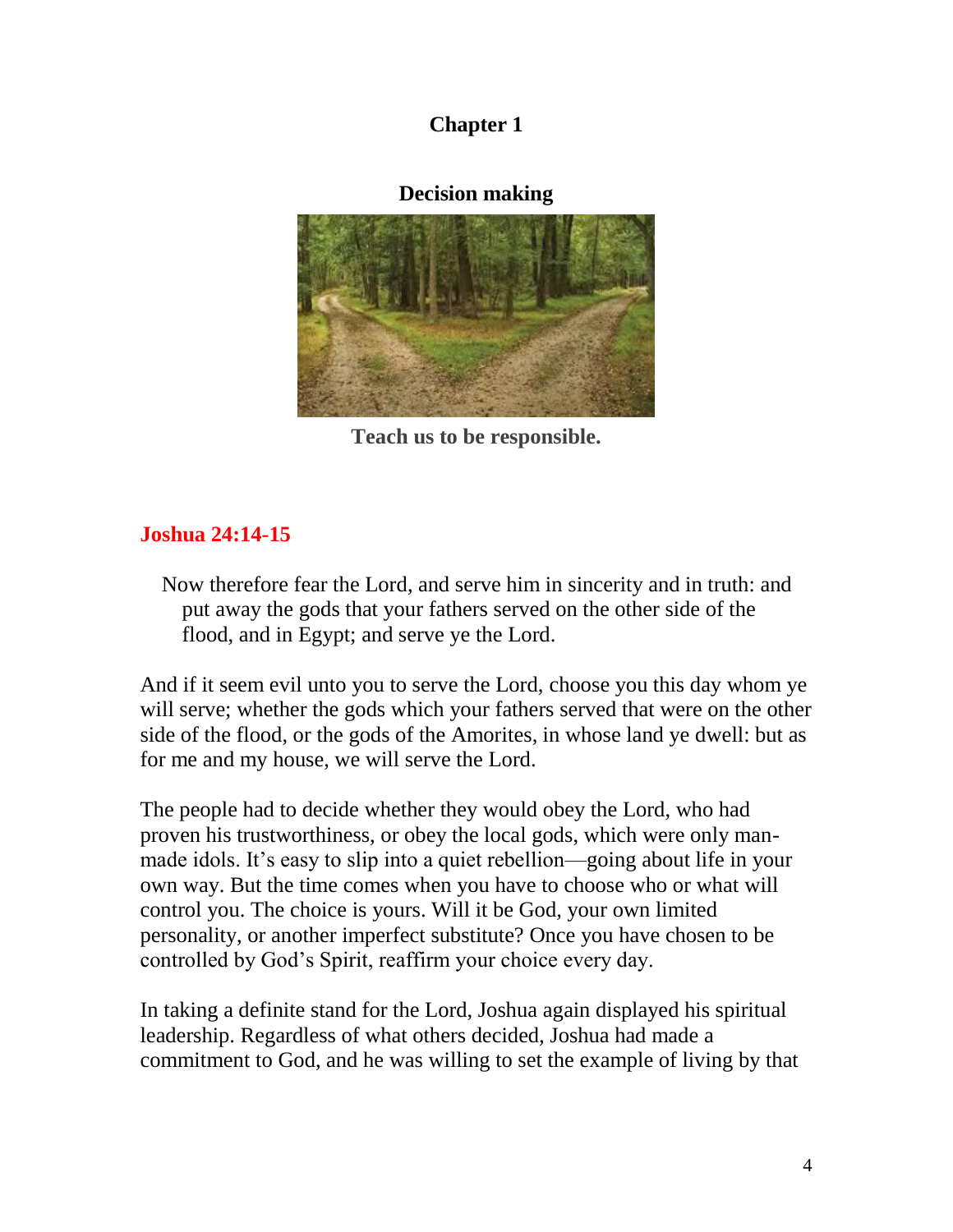decision. The way we live shows others the strength of our commitment to serving God.

### **Genesis 2:15-17**

 The Lord God placed the man in the Garden of Eden to tend and care for it. But the Lord God gave him this warning: "You may freely eat any fruit in the garden except fruit from the tree of the knowledge of good and evil. If you eat of its fruit, you will surely die."

God gave Adam responsibility for the garden and told him not to eat from the tree of the knowledge of good and evil. Rather than physically preventing him from eating, God gave Adam a choice, and thus the possibility of choosing wrongly.

God still gives us choices, and we, too, often choose wrongly. These wrong choices may cause us pain, but they can help us learn and grow and make better choices in the future.

Living with the consequences of our choices teaches us to think and choose more carefully.

Why would God place a tree in the garden and then forbid Adam to eat from it?

God wanted Adam to obey, but God gave Adam the freedom to choose. Without choice, Adam would have been like a prisoner, and his obedience would have been hollow.

The two trees provided an exercise in choice, with rewards for choosing to obey and sad consequences for choosing to disobey.

When you are faced with the choice, always choose to obey God.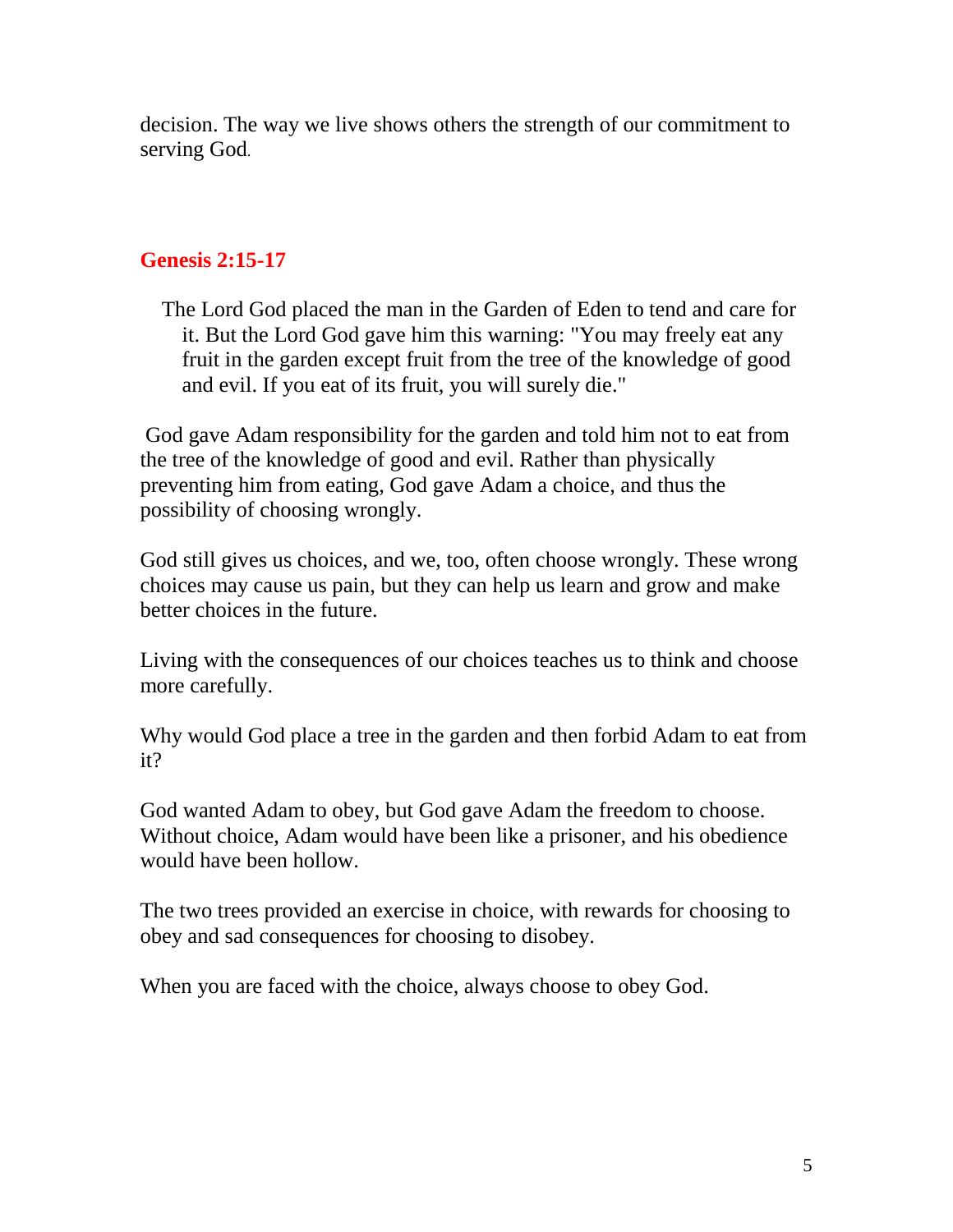#### **Lot's character is revealed by his choices**

#### **Genesis 13:10-11**

 Lot took a long look at the fertile plains of the Jordan Valley in the direction of Zoar.

The whole area was well watered everywhere, like the garden of the Lord or the beautiful land of Egypt. Lot chose that land for himself—the Jordan Valley to the east of them. He went there with his flocks and servants and parted company with his uncle Abram.

Lot's character is revealed by his choices. He took the best share of the land even though it meant living near Sodom, a city known for its sin. He was greedy, wanting the best for himself, without thinking about his uncle Abram's needs or what was fair.

Life is a series of choices. We too can choose the best while ignoring the needs and feelings of others. But this kind of choice, as Lot's life shows, leads to problems. When we stop making choices in God's direction, all that is left is to make choices in the wrong direction.

#### **Deciding daily to follow God.**

#### **Deut. 30:19-20**

- "Today I have given you the choice between life and death, between blessings and curses. I call on heaven and earth to witness the choice you make. Oh, that you would choose life, that you and your descendants might live!
- Choose to love the Lord your God and to obey him and commit yourself to him, for he is your life. Then you will live long in the land the Lord swore to give your ancestors Abraham, Isaac, and Jacob."

Moses challenged Israel to choose life, to obey God, and therefore continue to experience his blessings. God doesn't force his will on anyone. He lets us decide whether to follow him or reject him.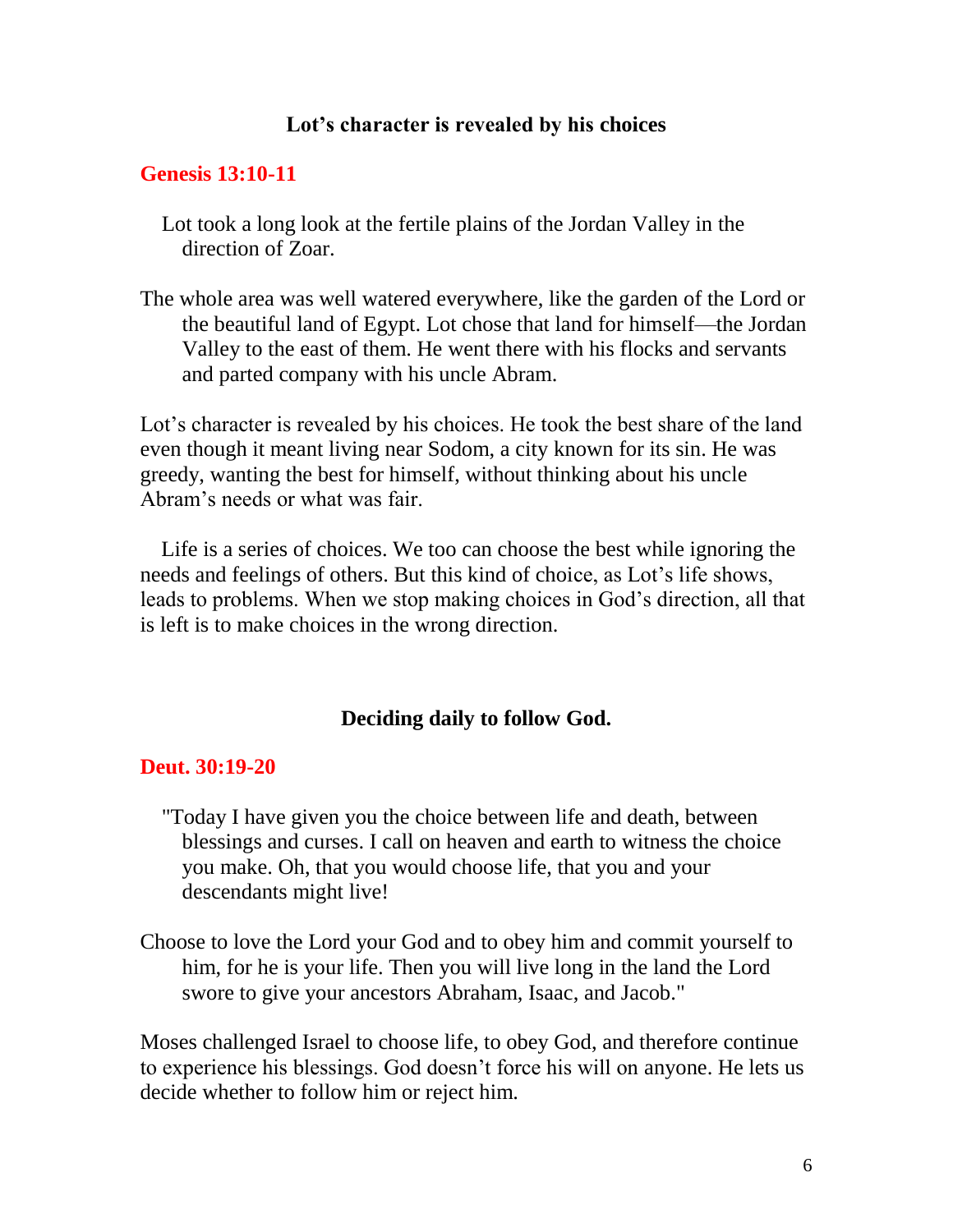This decision, however, is a life-or-death matter. God wants us to realize this, for he would like us all to choose life. Daily, in each new situation, we must affirm and reinforce this commitment.

#### **Don't delay making decisions when God gives you all the facts.**

### **Judges 6:37-39**

- Prove it to me in this way. I will put some wool on the threshing floor tonight. If the fleece is wet with dew in the morning but the ground is dry, then I will know that you are going to help me rescue Israel as you promised."
- And it happened just that way. When Gideon got up the next morning, he squeezed the fleece and wrung out a whole bowlful of water.
- Then Gideon said to God, "Please don't be angry with me, but let me make one more request. This time let the fleece remain dry while the ground around it is wet with dew."

Was Gideon testing God, or was he simply asking God for more encouragement? In either case, though his motive was right (to obey God and defeat the enemy), his method was less than ideal.

Gideon seems to have known that his requests might displease God (Judges 6:39), and yet he demanded two miracles (Judges 6:37, 39) even after witnessing the miraculous fire from the rock (Judges 6:21).

It is true that to make good decisions, we need facts. Gideon had all the facts, but still he hesitated. He delayed obeying God because he wanted even more proof.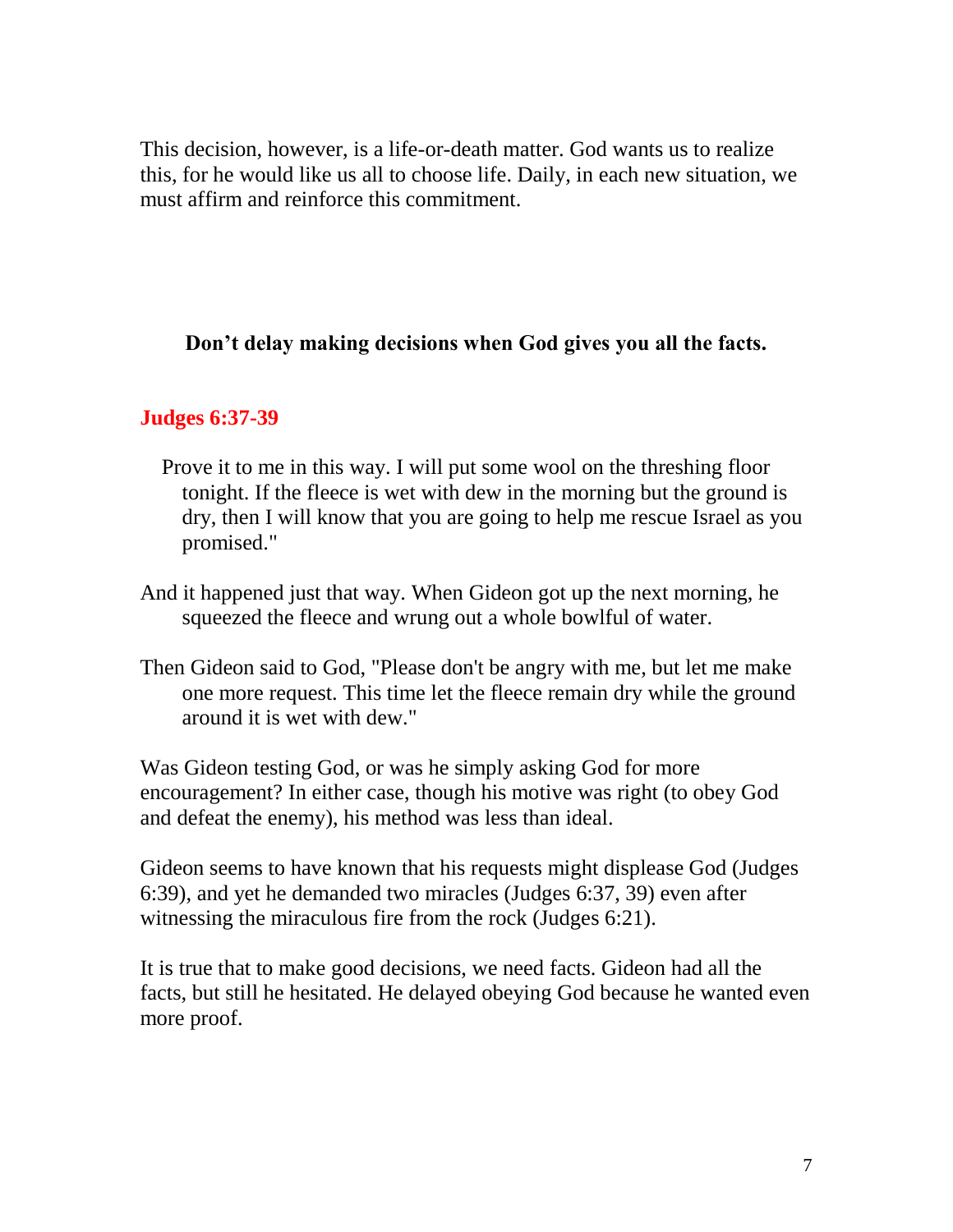Demanding extra signs was an indication of unbelief. Fear often makes us wait for more confirmation when we should be taking action. Visible signs are unnecessary if they only confirm what we already know is true.

Today the greatest means of God's guidance is his Word, the Bible. Unlike Gideon, we have God's complete, revealed Word. If you want to have more of God's guidance, don't ask for signs; study the Bible (2 Tim. 3:16-17).

After seeing the miracle of the wet fleece, why did Gideon ask for another miracle? Perhaps he thought the results of the first test could have happened naturally. A thick fleece could retain moisture long after the sun had dried the surrounding ground.

"Putting out fleeces" is a poor decision-making method. Those who do this put limitations on God. They ask him to fit their expectations.

The results of such experiments are usually inconclusive and thus fail to make us any more confident about our choices. Don't let a "fleece" become a substitute for God's wisdom that comes through Bible study and prayer.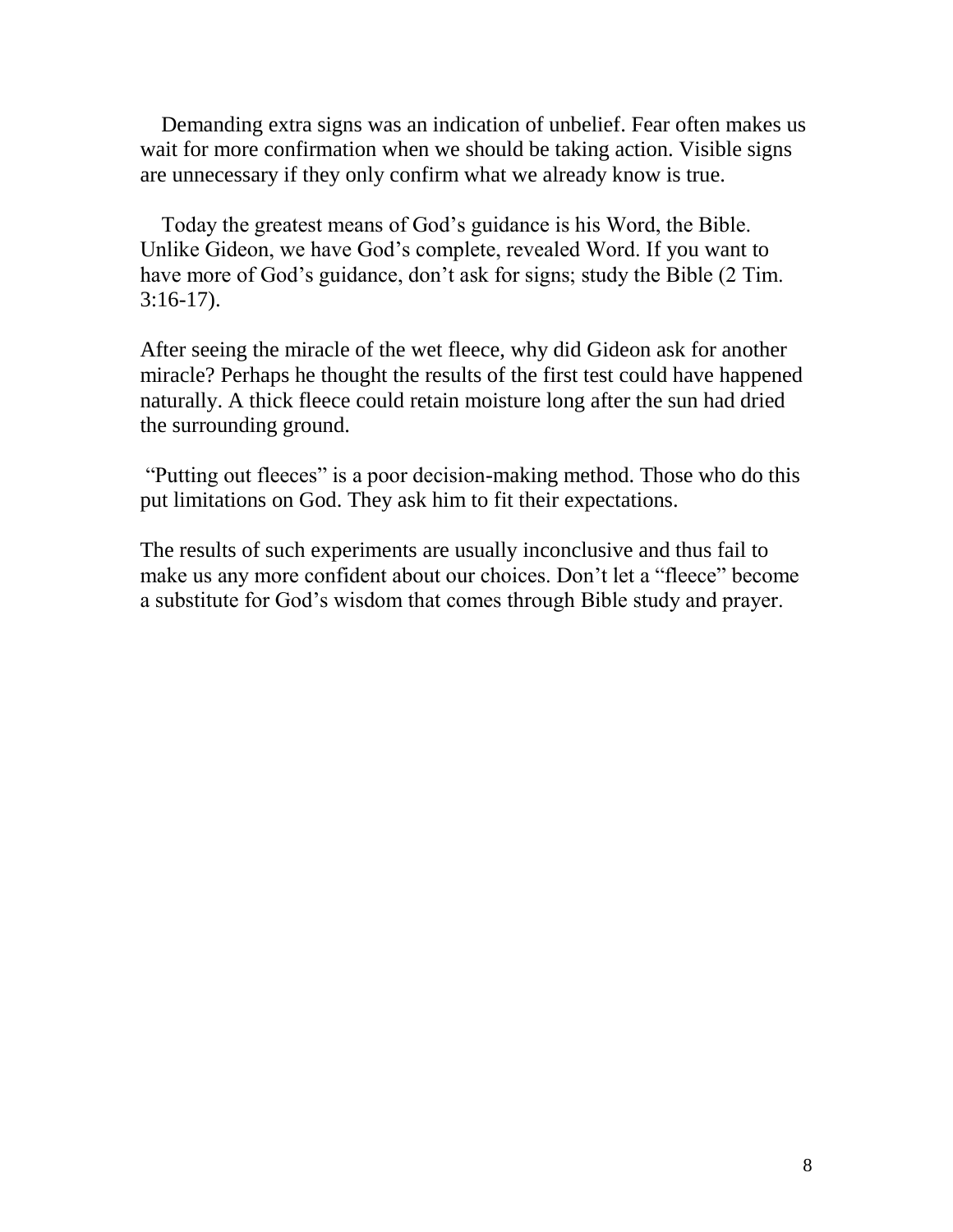

De**cisions have lasting consequences**.

### **Judges 16:21**

 So the Philistines captured him and gouged out his eyes. They took him to Gaza, where he was bound with bronze chains and made to grind grain in the prison.

Samson, the mighty warrior, became a slave. Rather than kill him, the Philistines preferred to humiliate him by gouging out his eyes and making him grind grain. Samson now had plenty of time to wonder if Delilah's charms were worth spending the rest of his life in humiliation.

Although God did not completely abandon Samson (Judges 16:28-30), he allowed Samson's decision to stand, and the consequences of his decision followed naturally.

We may choose to be close to God or to go our own way, but there are consequences resulting from our choice. Samson didn't choose to be captured, but he chose to be with Delilah, and he could not escape the consequences of his decision.

Blinded and without strength, Samson was taken to Gaza where he would spend the rest of his short life.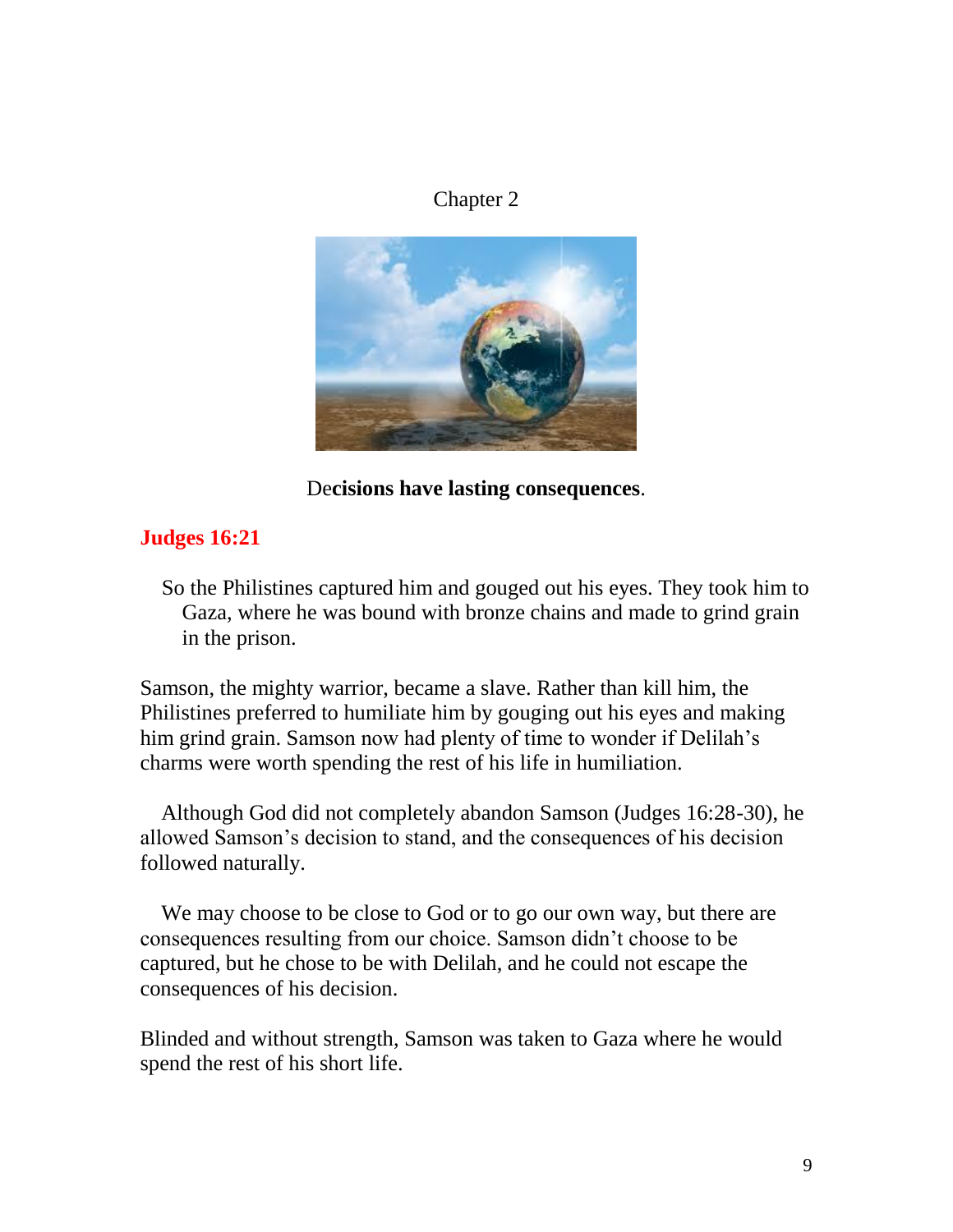Gaza was one of the five capital cities of the Philistines.

Known for its many wells, Gaza was a vital stop along a great caravan route that connected Egypt to the south with Aram to the north. The Philistines probably showed off their prize captive, Samson, to many dignitaries passing through.

Ironically, it was in Gaza that Samson had earlier demonstrated his great strength by uprooting the city gates (Judges 16:1-3). Now he was an example of weakness.

#### **Weigh both positives and negatives decisions.**

#### **1 Samuel 8:19-20**

 But the people refused to listen to Samuel's warning. "Even so, we still want a king," they said. [20] "We want to be like the nations around us. Our king will govern us and lead us into battle."

 Samuel carefully explained all the negative consequences of having a king, but the Israelites refused to listen.

When you have an important decision to make, weigh the positives and negatives carefully, considering everyone who might be affected by your choice.

When you want something badly enough, it is difficult to see the potential problems. But don't discount the negatives. Unless you have a plan to handle each one, they will cause you great difficulty later.

Israel was called to be a holy nation, separate from and unique among all others (Leviticus 20:26).

The Israelites' motive in asking for a king was to be like the nations around them. This was in total opposition to God's original plan.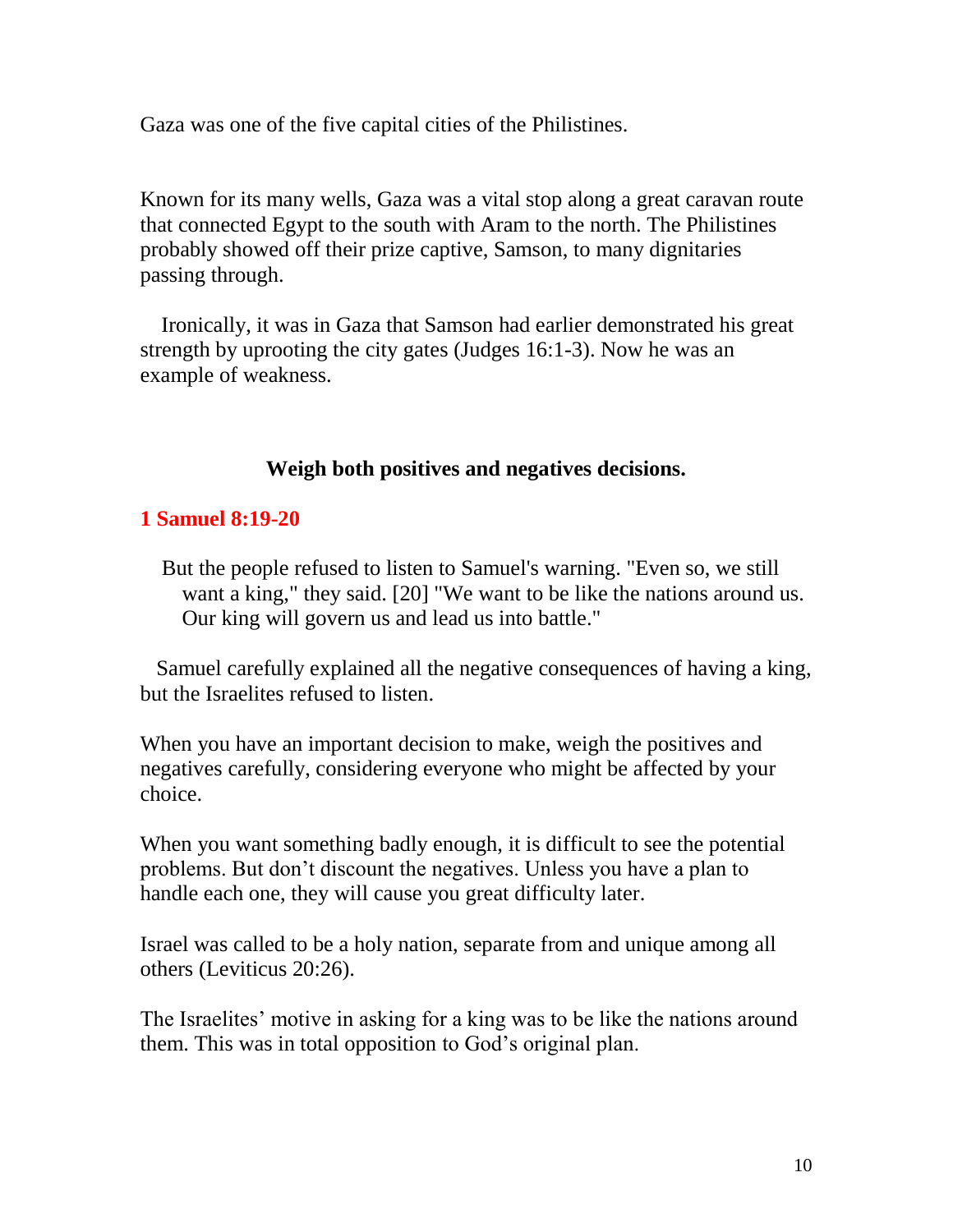It was not their desire for a king that was wrong, but their reasons for wanting a king.

Often we let others' values and actions dictate our attitudes and behavior.

Have you ever made a wrong choice because you wanted to be like everyone else? Be careful that the values of your friends or "heroes" don't pull you away from what God says is right. When God's people want to be like unbelievers, they are heading for spiritual disaster.

### **Don't let impatience affect your decisions.**

### **1 Samuel 13:19-20**

But Samuel said, "What is this you have done?"

- Saul replied, "I saw my men scattering from me, and you didn't arrive when you said you would, and the Philistines are at Micmash ready for battle.
- So I said, 'The Philistines are ready to march against us, and I haven't even asked for the Lord's help!' So I felt obliged to offer the burnt offering myself before you came."

Israel was in no position to conquer anyone. The army had no iron weapons, and there were no facilities for turning their tools into weapons. In fact, if an Israelite wanted to sharpen his tools, he had to pay a Philistine blacksmith to do it because the Philistines had a carefully guarded monopoly on iron and blacksmithing.

And they charged high prices for sharpening farm implements.

The Philistines' tight control over the technology, along with their surprise raids, demoralized the Israelites and kept them in subjection.

Against such superiority, the Israelites were at a serious disadvantage. How could they hope to rout their oppressors? Only with God's help.

God wanted to give Israel victory without swords, so they would realize their true source of strength.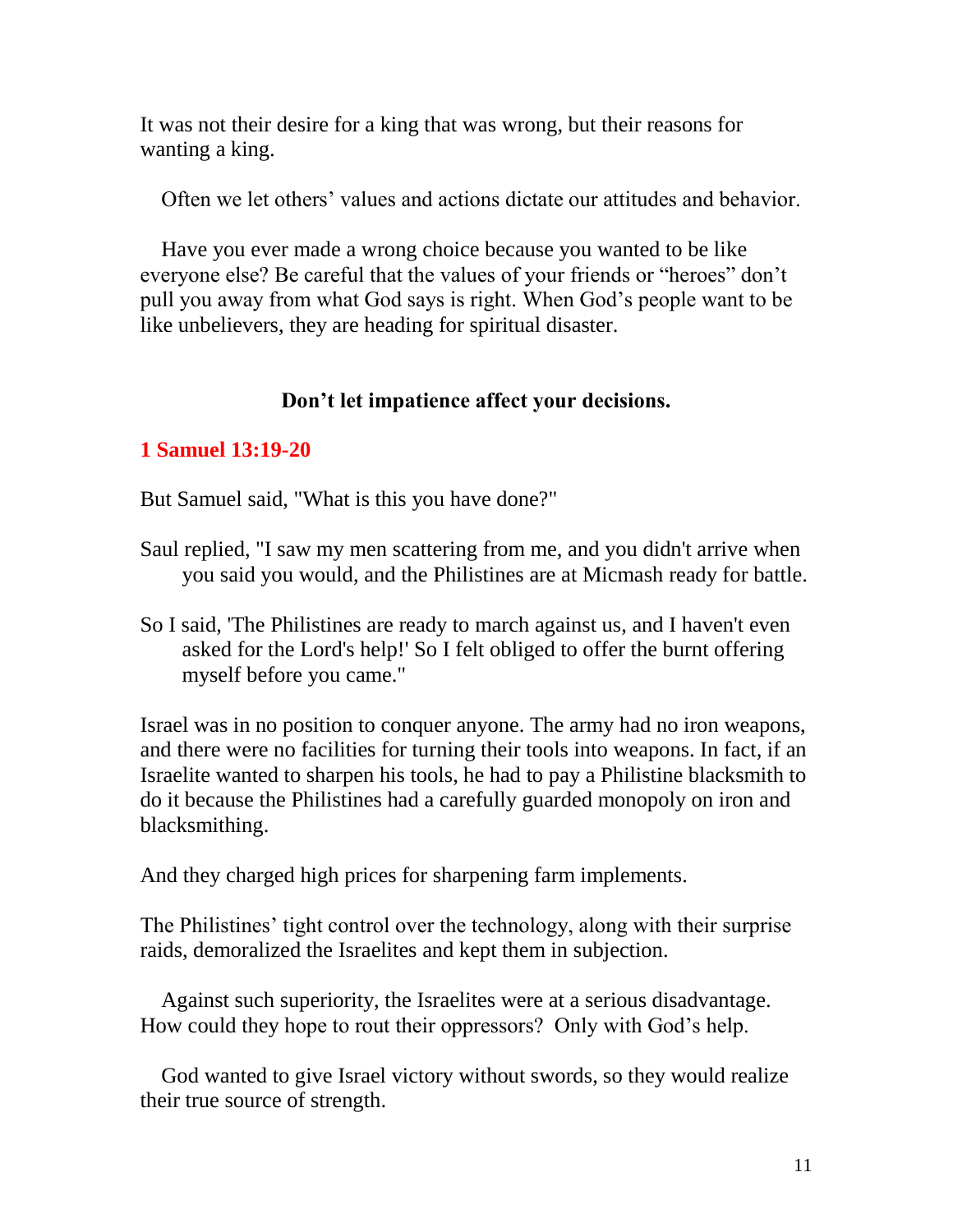### **Getting support for your decisions**

### **1 Chron. 13:1**

 David consulted with all his officials, including the generals and captains of his army.

David took time to confer with all his officers. As king, he had ultimate authority and could have given orders on his own, but he chose to involve others in leadership.

Perhaps this is why there was unanimous support for his decisions (1 Chron.  $13:1-5$ ).

When we are in charge, it is tempting to make unilateral decisions, pushing through our own opinions. But effective leaders listen carefully to others' opinions, and they encourage others to participate in making decisions.

Of course, we should always consult God first. We can run into big problems if we don't talk to him.

The parallel account of moving the ark (2 Samuel 5; 2 Samuel 6) shows that David's building projects were completed *before* he brought the ark to Jerusalem.

The writer of Chronicles puts the moving of the ark first in order to highlight David's spiritual accomplishments and relationship to God.

### **Do not let money affect your decisions.**

## **2 Chron. 25:9-10**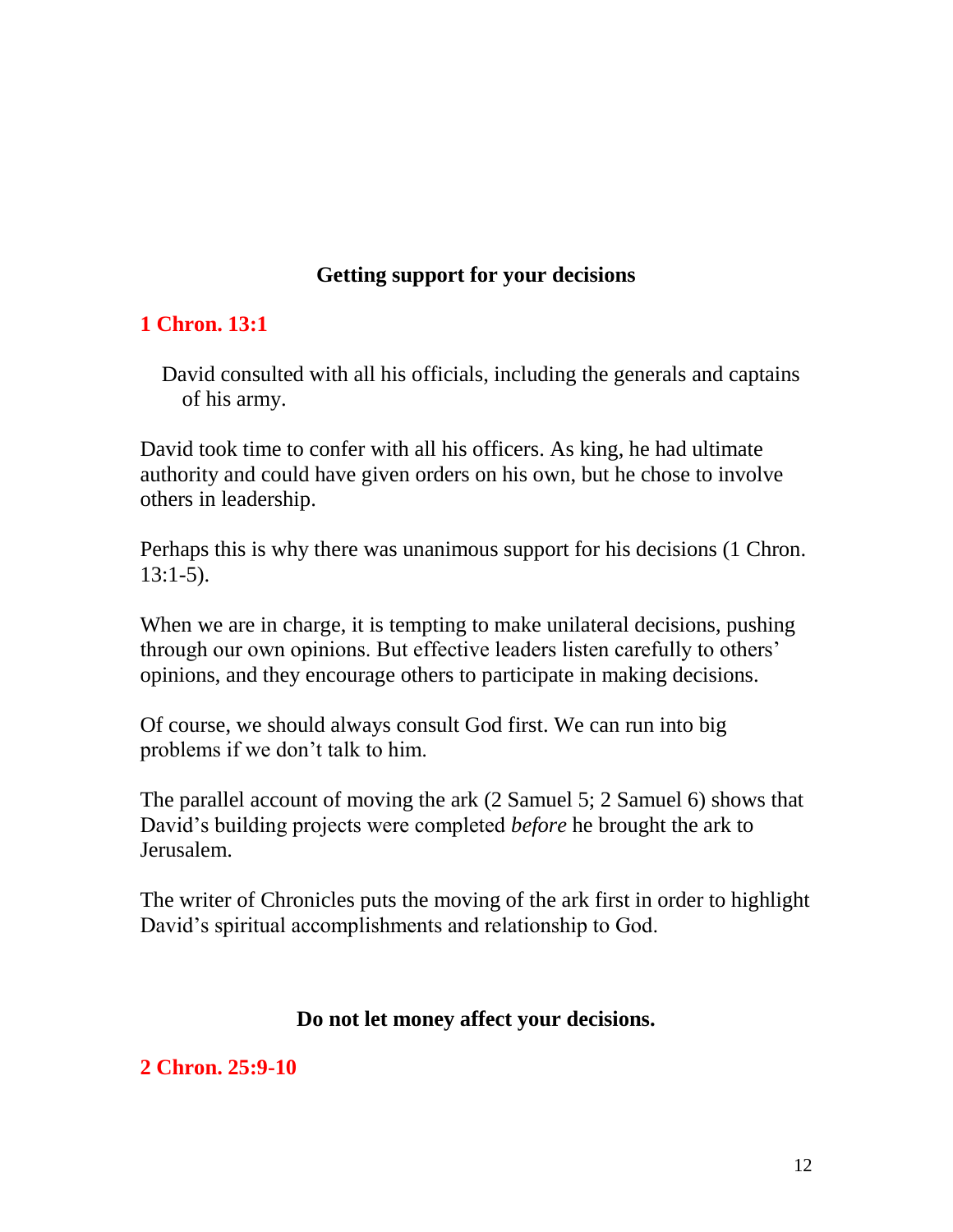Amaziah asked the man of God, "But what should I do about the silver I paid to hire the army of Israel?"

 The man of God replied, "The Lord is able to give you much more than this!" [10] So Amaziah discharged the hired troops and sent them back to Ephraim. This made them angry with Judah, and they returned home in a great rage.

 Amaziah made a financial agreement with Israelite soldiers, offering to pay them to fight for him (2 Chron. 25:6).

But before they could go to battle, Amaziah sent them home with their pay because of the prophet's warning.

Although it cost him plenty, he wisely realized that the money was not worth the ruin the alliance could cause.

How would you have reacted? Money must never stand in the way of making right decisions.

### **The Lord's favor is priceless, worth more than any amount of money.**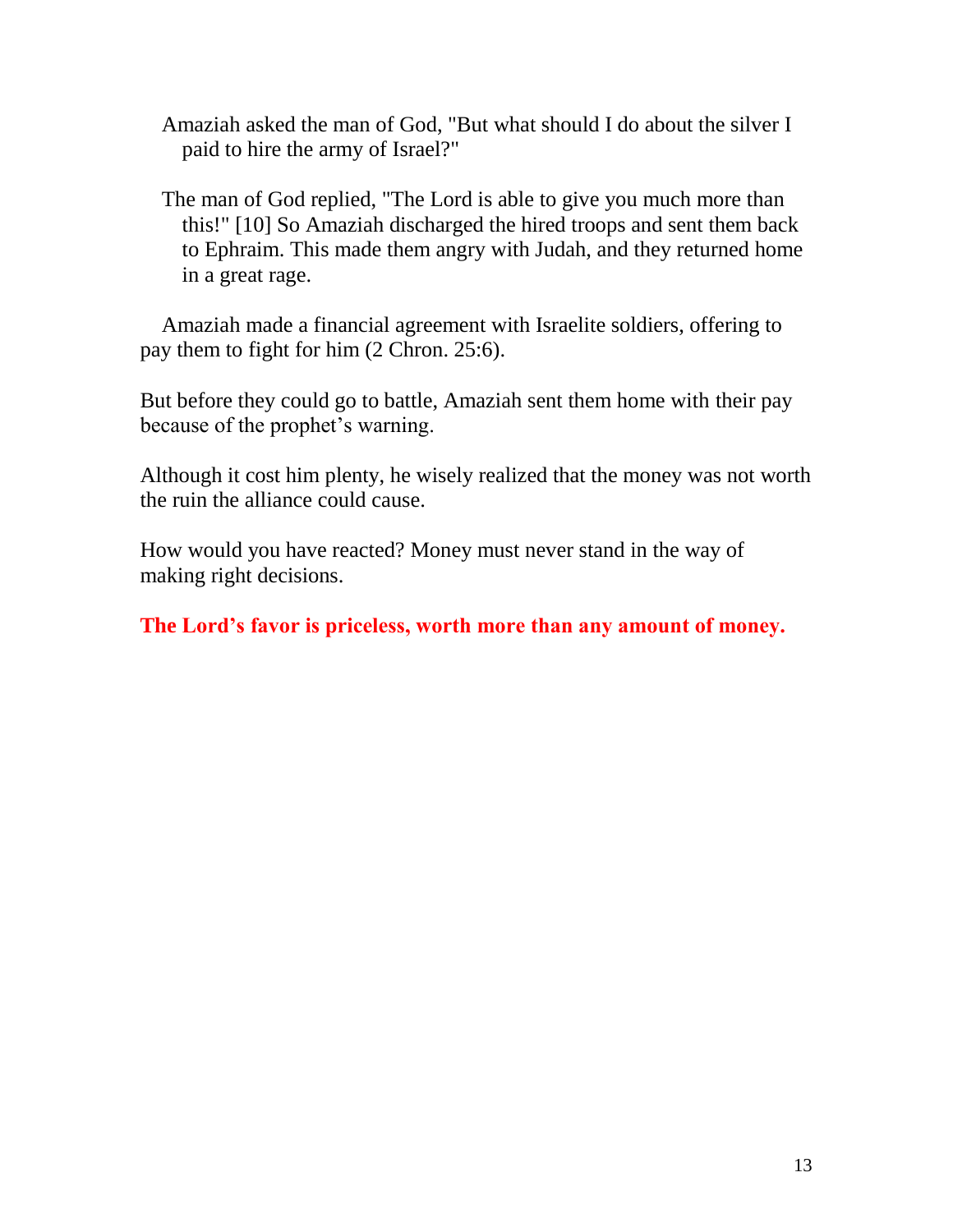For I know the plans I have for you declares the Lord, plans for welfare and not for evil, to give you a future and a hope.

Jeremiah 29 verse 11

### **How prayer helps in making decisions.**

### **Nahum 1:5**

- In his presence the mountains quake, and the hills melt away; the earth trembles, and its people are destroyed.
- God's presence will cause even the earth to recognize his existence and power.

### **Acts 1:12-13**

 The apostles were at the Mount of Olives when this happened, so they walked the half-mile back to Jerusalem.

Then they went to the upstairs room of the house where they were staying.

After Christ was taken up into heaven, the disciples immediately returned to Jerusalem and had a prayer meeting. Jesus had said they would be baptized with the Holy Spirit in a few days, so they waited and prayed.

When you face a difficult task, an important decision, or a baffling dilemma, don't rush into the work and just hope it comes out the way it should.

Instead, your first step should be to pray for the Holy Spirit's power and guidance.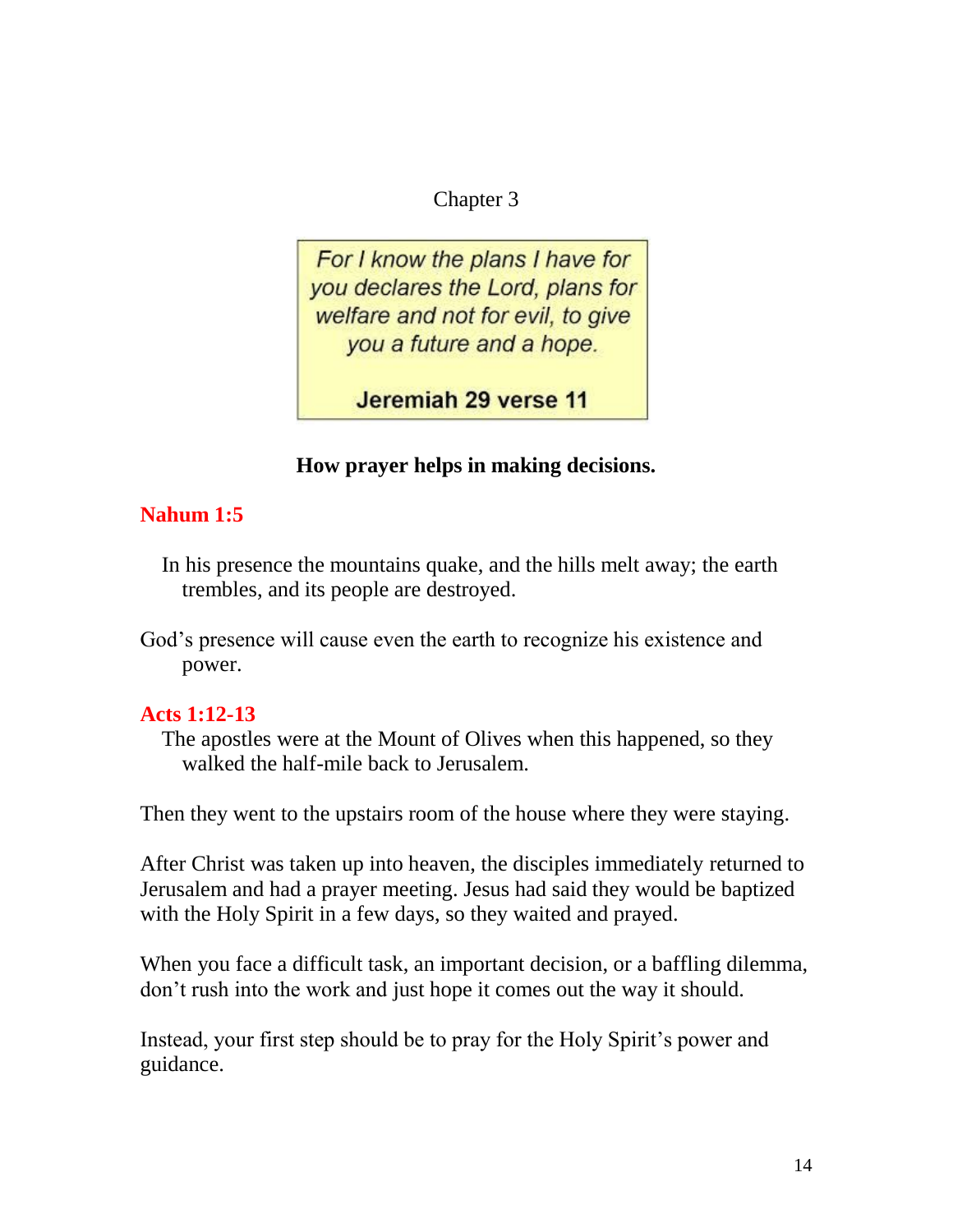#### **Principles for making sound decisions.**

#### **Proverbs 18:13-15**

 What a shame, what folly, to give advice before listening to the facts! Intelligent people are always open to new ideas. In fact, they look for them.

#### **Proverbs 18:17**

Any story sounds true until someone sets the record straight.

In these concise statements, there are three basic principles for making sound decisions:

- (1) Get the facts before answering;
- (2) Be open to new ideas;
- (3) Make sure you hear both sides of the story before judging.

All three principles seek additional information. This is difficult work, but the only alternative is prejudice—judging before getting the facts.

#### **Identify your motives when making decisions.**

#### **Proverbs 21:2**

 People may think they are doing what is right, but the Lord examines the heart.

People can find an excuse for doing almost anything, but God looks behind the excuses to the motives of the heart.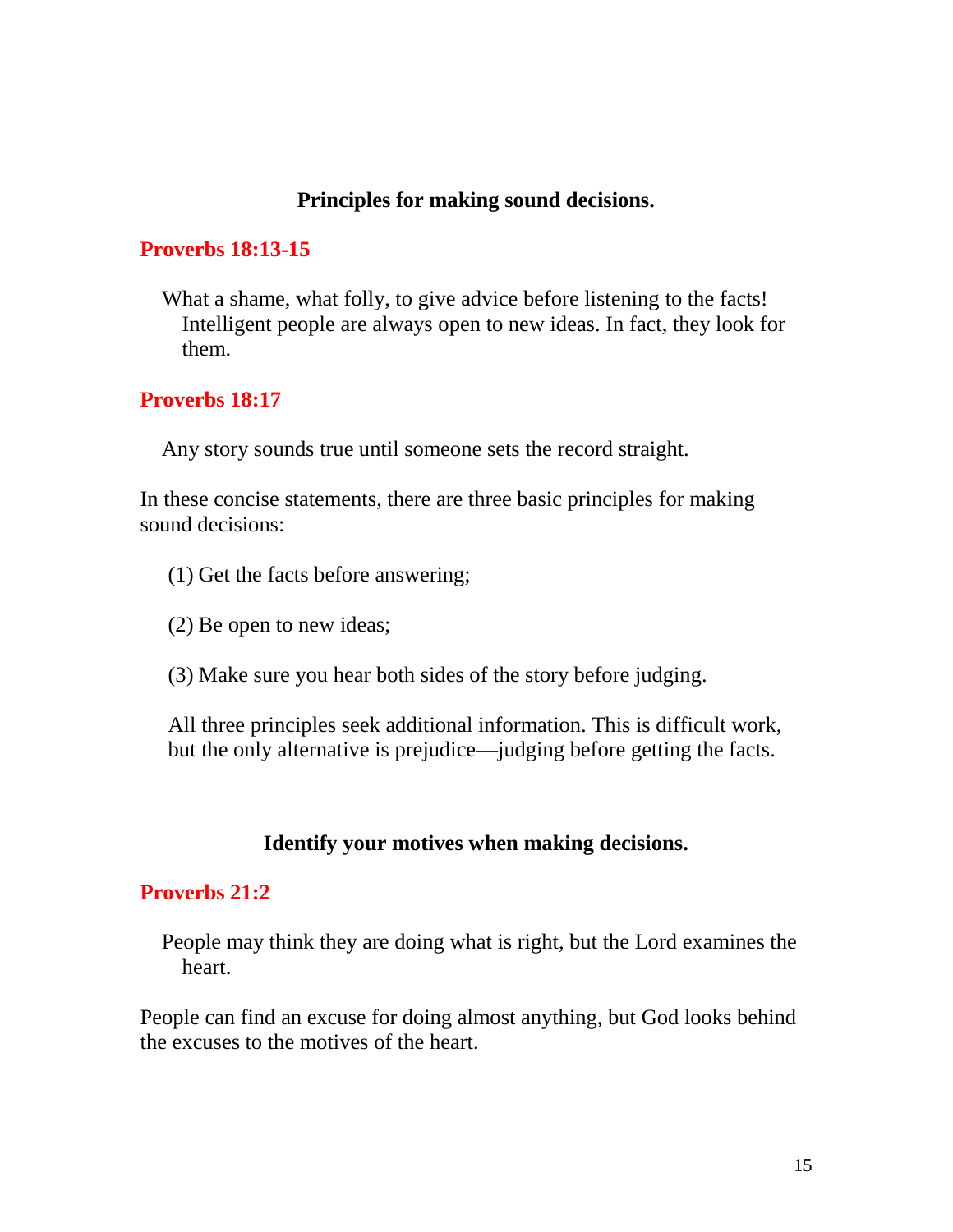We often have to make choices in areas where the right action is difficult to discern.

We can help ourselves make such decisions by trying to identify our motives first and then asking, "Would God be pleased with my real reasons for doing this?"

God is not pleased when we do good deeds only to receive something in return.

### **Following Christ requires difficult decisions**

#### Matthew 9:9

As Jesus was going down the road, he saw Matthew sitting at his taxcollection booth. "Come, be my disciple," Jesus said to him. So Matthew got up and followed him.

Matthew was a Jew who was appointed by the Romans to be the area's tax collector. He collected taxes from the citizens as well as from merchants passing through town.

Tax collectors were expected to take a commission on the taxes they collected, but most of them overcharged and kept the profits.

Thus, tax collectors were hated by the Jews because of their reputation for cheating and because of their support of Rome.

When Jesus called Matthew to be one of his disciples, Matthew got up and followed, leaving a lucrative career.

When God calls you to follow or obey him, do you do it with as much abandon as Matthew? Sometimes the decision to follow Christ requires difficult or painful choices.

Like Matthew, we must decide to leave behind those things that would keep us from following Christ.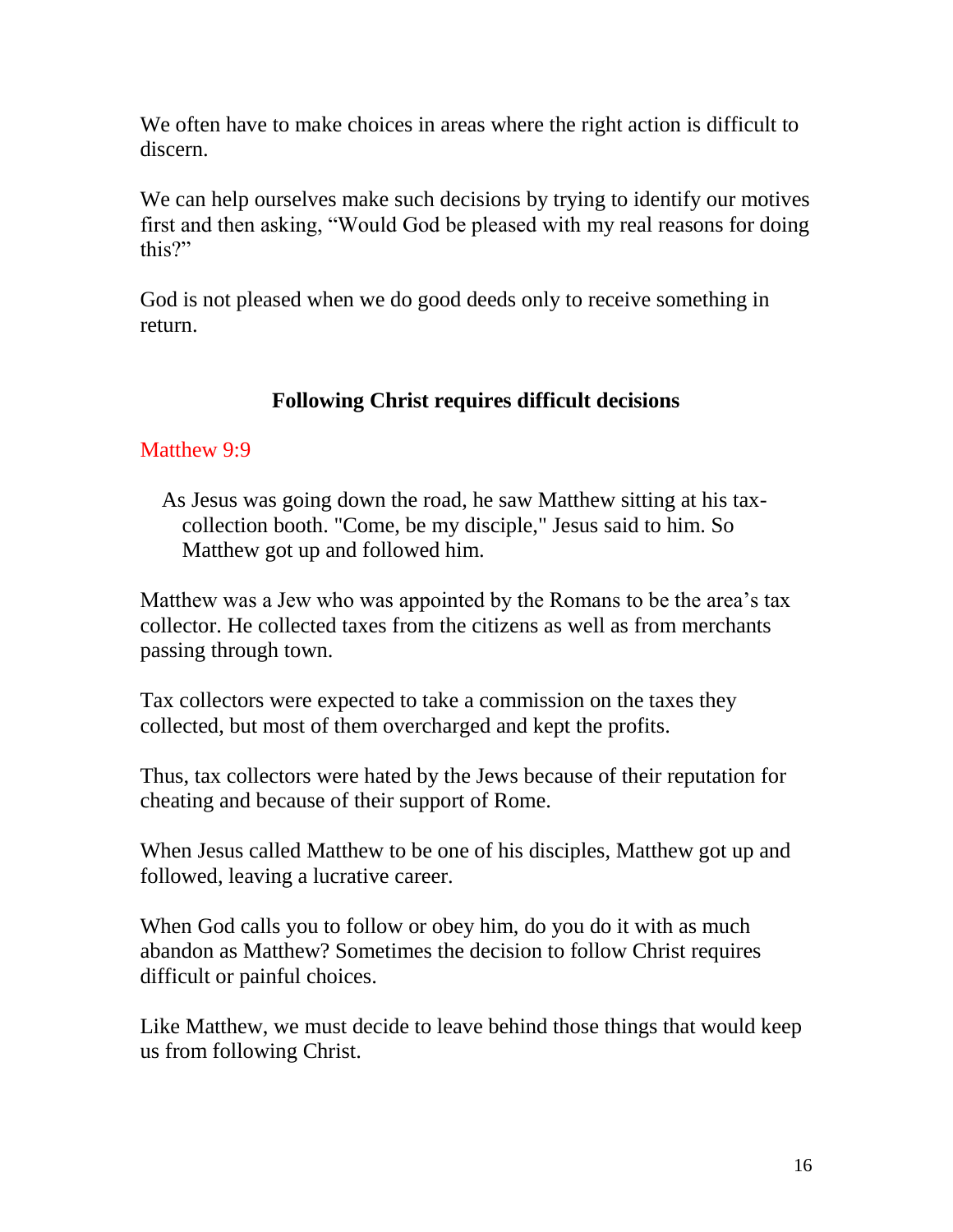

#### **Maintain an eternal perspective when making decisions**

### **Matthew 16:26**

 And how do you benefit if you gain the whole world but lose your own soul in the process? Is anything worth more than your soul?

When we don't know Christ, we make choices as though this life were all we have. In reality, this life is just the introduction to eternity.

How we live this brief span, however, determines our eternal state. What we accumulate on earth has no value in purchasing eternal life.

Even the highest social or civic honors cannot earn us entrance into heaven. Evaluate all that happens from an eternal perspective, and you will find your values and decisions changing.

### **John 3:16**

 "For God so loved the world that he gave his only Son, so that everyone who believes in him will not perish but have eternal life.

 Some people are repulsed by the idea of eternal life because their lives are miserable.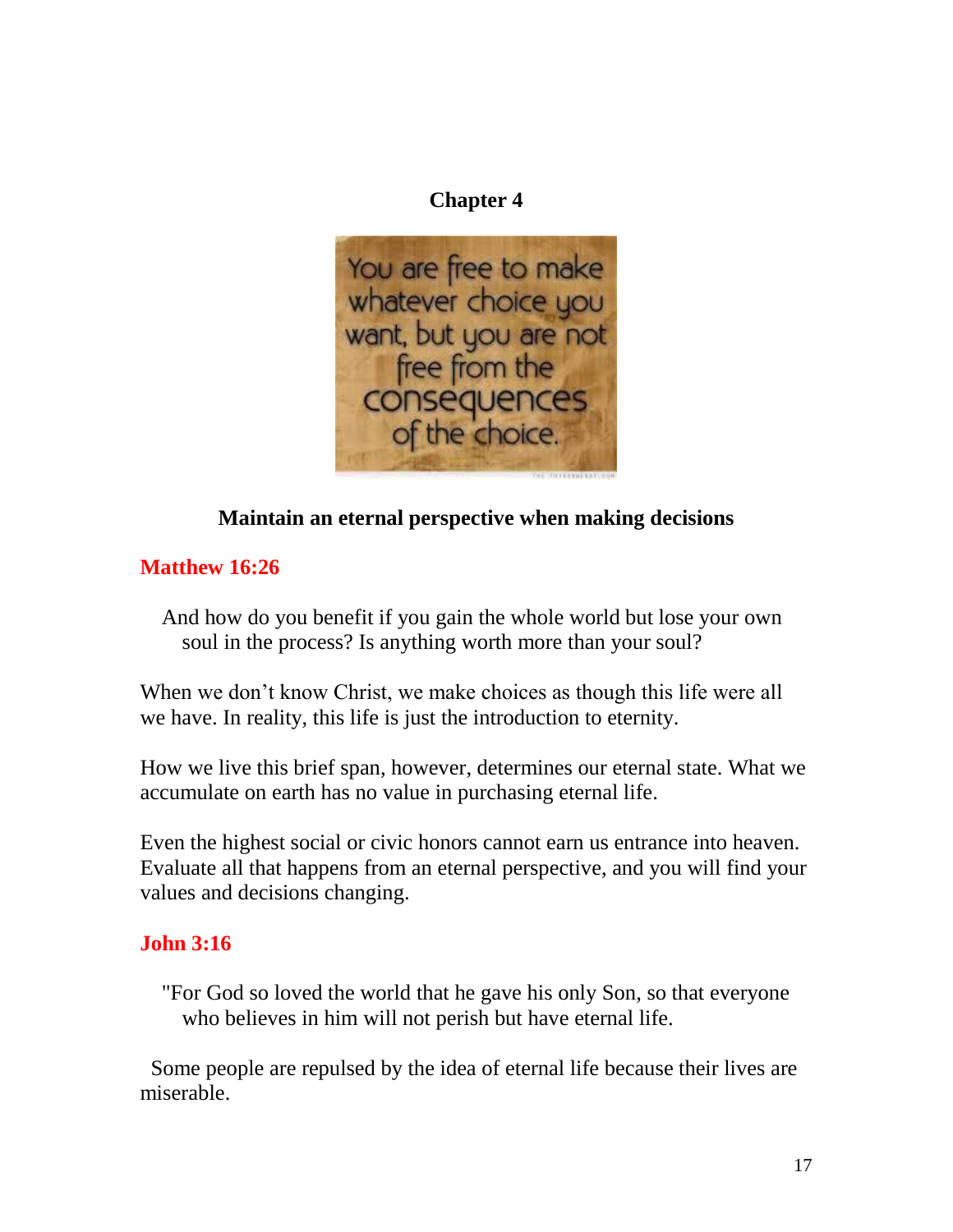But eternal life is not an extension of a person's miserable, mortal life; eternal life is God's life embodied in Christ given to all believers now as a guarantee that they will live forever.

In eternal life there is no death, sickness, enemy, evil, or sin. When we don't know Christ, we make choices as though this life is all we have. In reality, this life is just the introduction to eternity. Receive this new life by faith and begin to evaluate all that happens from an eternal perspective.

To "believe" is more than intellectual agreement that Jesus is God.

It means to put our trust and confidence in him that he alone can save us. It is to put Christ in charge of our present plans and eternal destiny.

Believing is trusting his word as reliable, and relying on him for the power to change.

If you have never trusted Christ, let this promise of everlasting life be yours—and believe.

### **Taking responsibility for your decisions**.

Pilate saw that he wasn't getting anywhere and that a riot was developing. So he sent for a bowl of water and washed his hands before the crowd, saying,

"I am innocent of the blood of this man. The responsibility is yours!"

Only God's forgiveness can make us not guilty.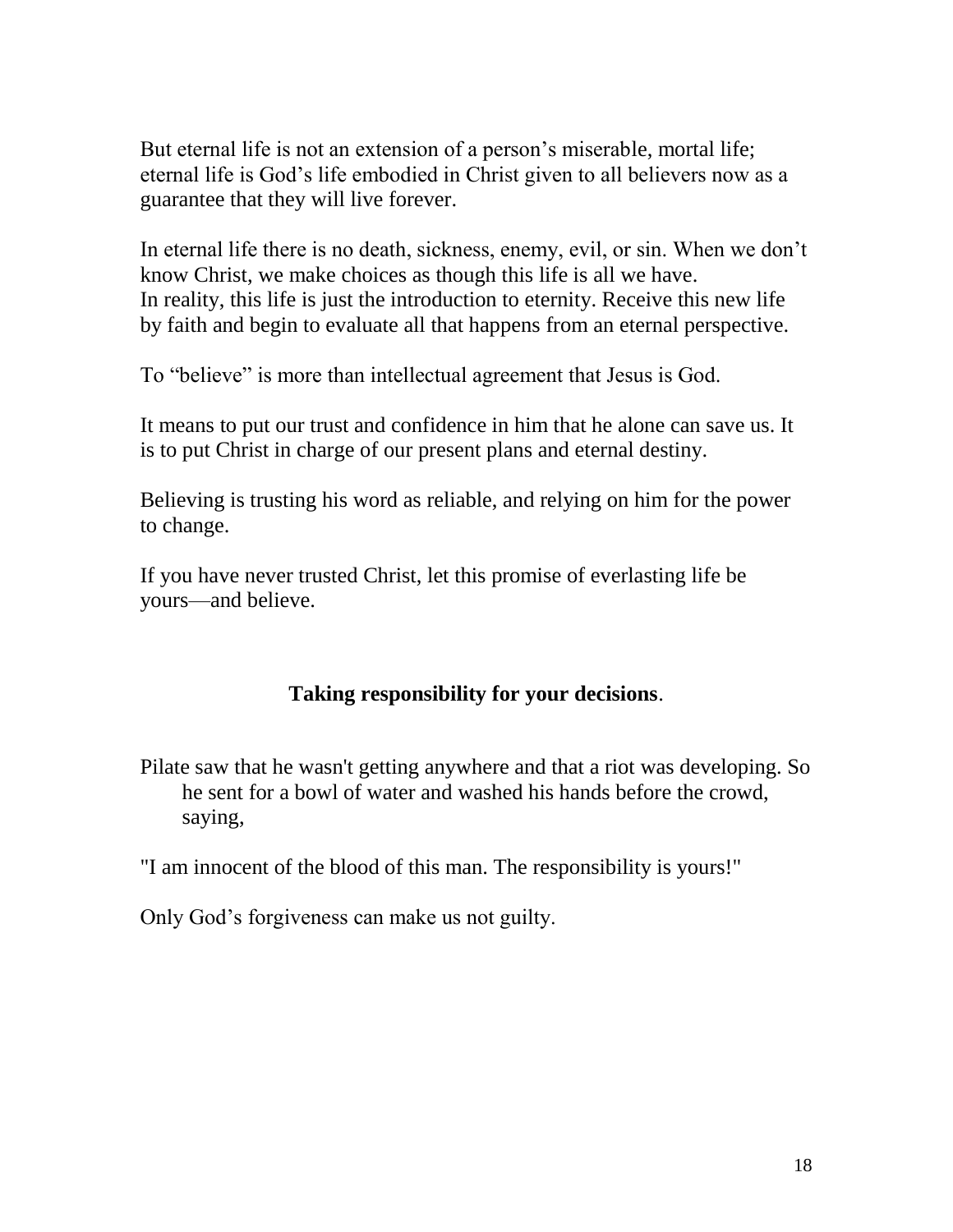#### **How peer pressure affects decisions.**

#### **Luke 23:13-25**

 Then Pilate called together the leading priests and other religious leaders, along with the people, and he announced his verdict.

#### **Indecision about Christ is deciding against him.**

#### **John 3:36**

 And all who believe in God's Son have eternal life. Those who don't obey the Son will never experience eternal life, but the wrath of God remains upon them."

Jesus says that those who believe in him *have* (not *will* have) everlasting life. To receive eternal life is to join in God's life, which by nature is eternal. Thus, eternal life begins at the moment of spiritual rebirth.

John, the author of this Gospel, has been demonstrating that Jesus is the true Son of God. Jesus sets before us the greatest choice in life. We are responsible to decide today whom we will obey (Joshua 24:15), and God wants us to choose him and life (Deut. 30:15-20). The wrath of God is God's final judgment and rejection of the sinner. To put off the choice is to choose not to follow Christ. Indecision is a fatal decision.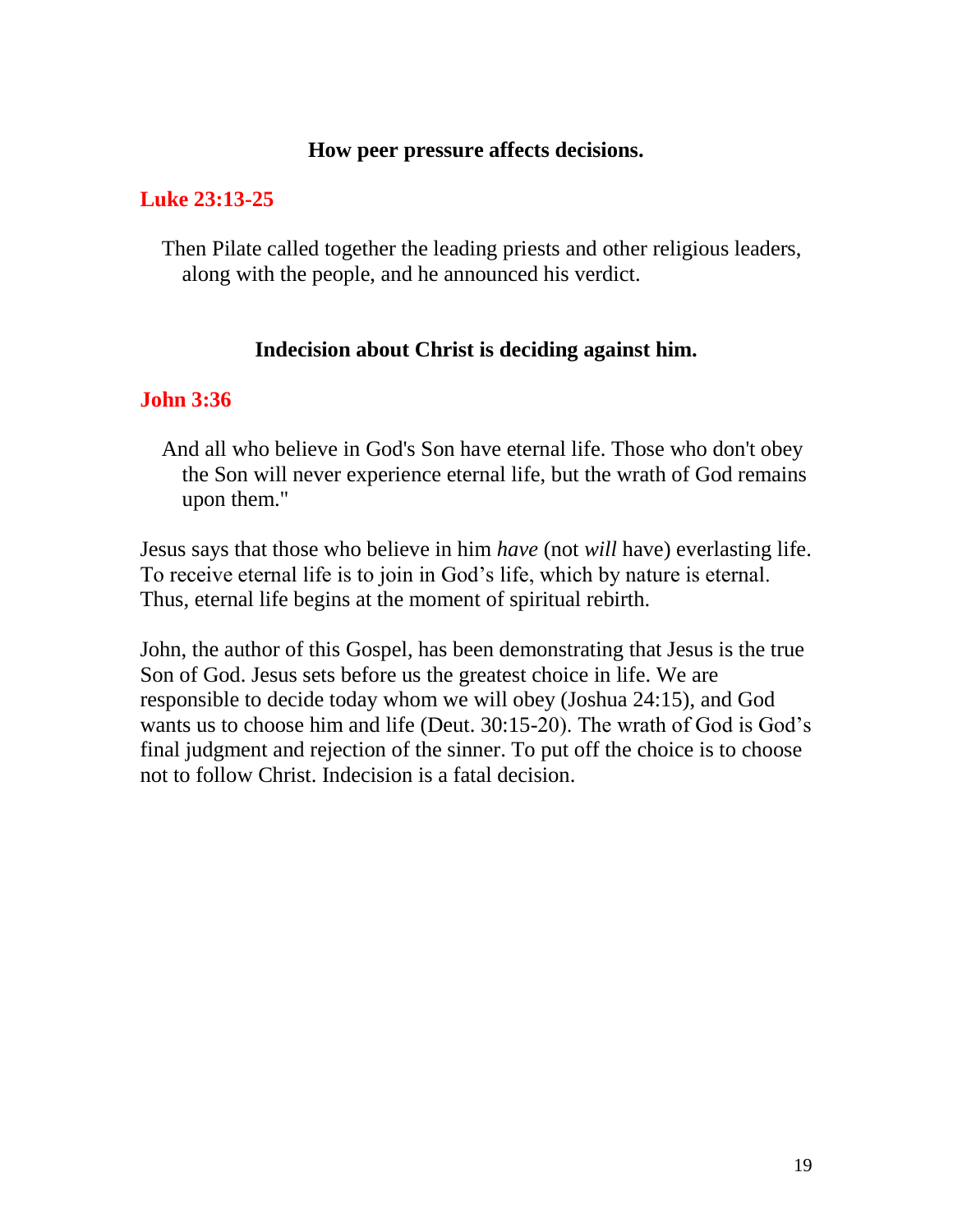

**Criteria for making important decisions**.

Acts 1:21-25

 "So now we must choose another man to take Judas's place. It must be someone who has been with us all the time that we were with the Lord Jesus from the time he was baptized by John until the day he was taken from us into heaven.

Whoever is chosen will join us as a witness of Jesus' resurrection."

So they nominated two men: Joseph called Barsabbas (also known as Justus) and Matthias. Then they all prayed for the right man to be chosen. "O Lord," they said, "you know every heart. Show us which of these men you have chosen as an apostle to replace Judas the traitor in this ministry, for he has deserted us and gone where he belongs."

There were many who consistently followed Jesus throughout his ministry on earth. The 12 disciples were his inner circle, but others shared the disciples' deep love for and commitment to Jesus.

The apostles had to choose a replacement for Judas Iscariot. They outlined specific criteria for making the choice. When the "finalists" had been chosen, the apostles prayed, asking God to guide the selection process. This gives us a good example of how to proceed when we are making important decisions. Set up criteria consistent with the Bible, examine the alternatives, and pray for wisdom and guidance to reach a wise decision.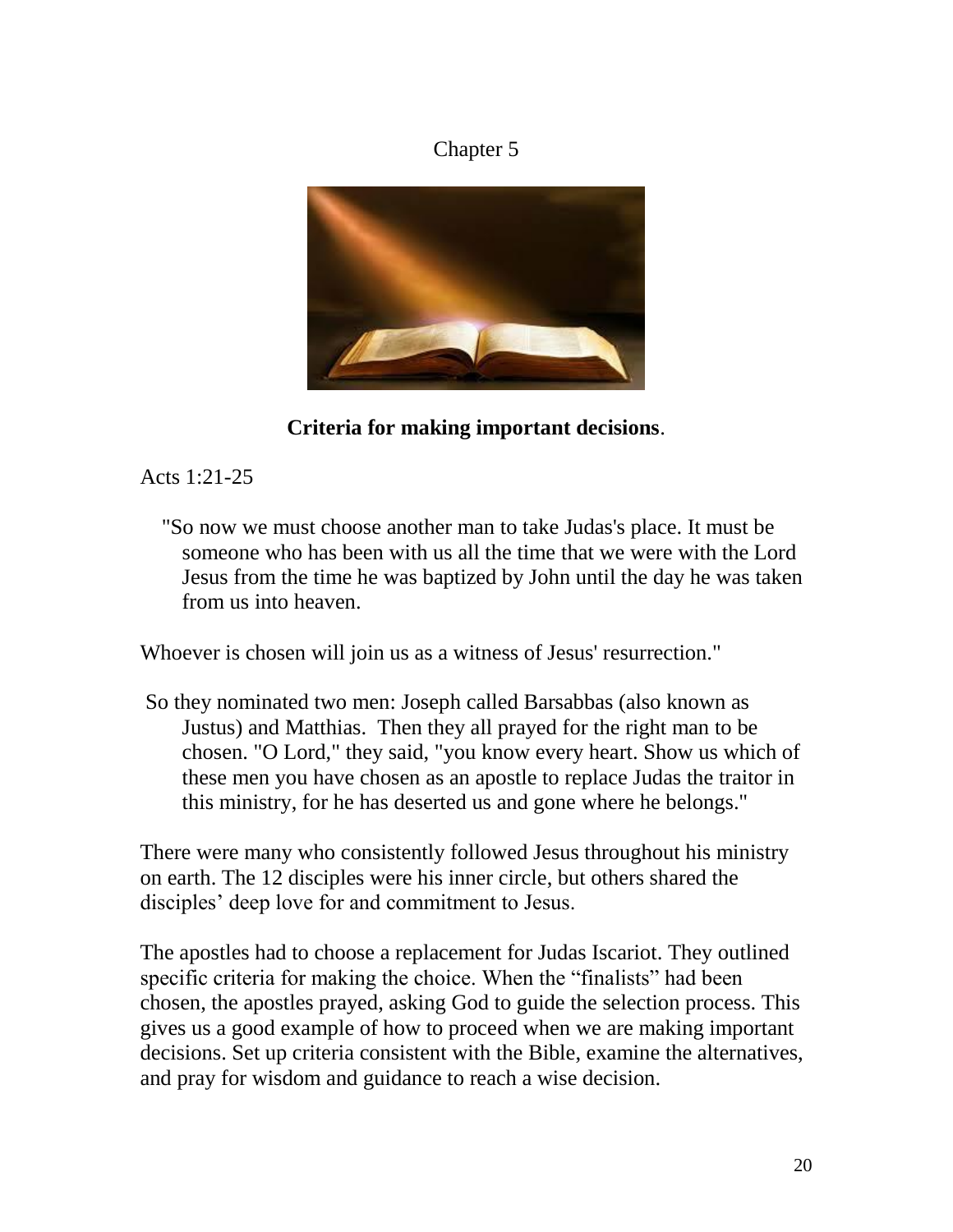#### **Making wise decisions in difficult circumstances.**

#### **James 1:5**

 If you need wisdom—if you want to know what God wants you to do ask him, and he will gladly tell you. He will not resent your asking.

 By *wisdom,* James is talking not only about knowledge, but about the ability to make wise decisions in difficult circumstances. Whenever we need wisdom, we can pray to God, and he will generously supply what we need. Christians don't have to grope around in the dark, hoping to stumble upon answers. We can ask for God's wisdom to guide our choices.

*Wisdom* means practical discernment. It begins with respect for God, leads to right living, and results in increased ability to tell right from wrong. God is willing to give us this wisdom, but we will be unable to receive it if our goals are self-centered instead of God-centered. To learn God's will, we need to read his Word and ask him to show us how to obey it. Then we must do what he tells us.

#### **Getting rid of doubt in decision-making.**

#### **James 1:6-8**

 But when you ask him, be sure that you really expect him to answer, for a doubtful mind is as unsettled as a wave of the sea that is driven and tossed by the wind. People like that should not expect to receive anything from the Lord. They can't make up their minds. They waver back and forth in everything they do.

A mind that wavers is not completely convinced that God's way is best. It treats God's Word like any human advice, and it retains the option to disobey.

It vacillates between allegiance to subjective feelings, the world's ideas, and God's commands. If your faith is new, weak, or struggling, remember that you can trust God. Then be loyal to him.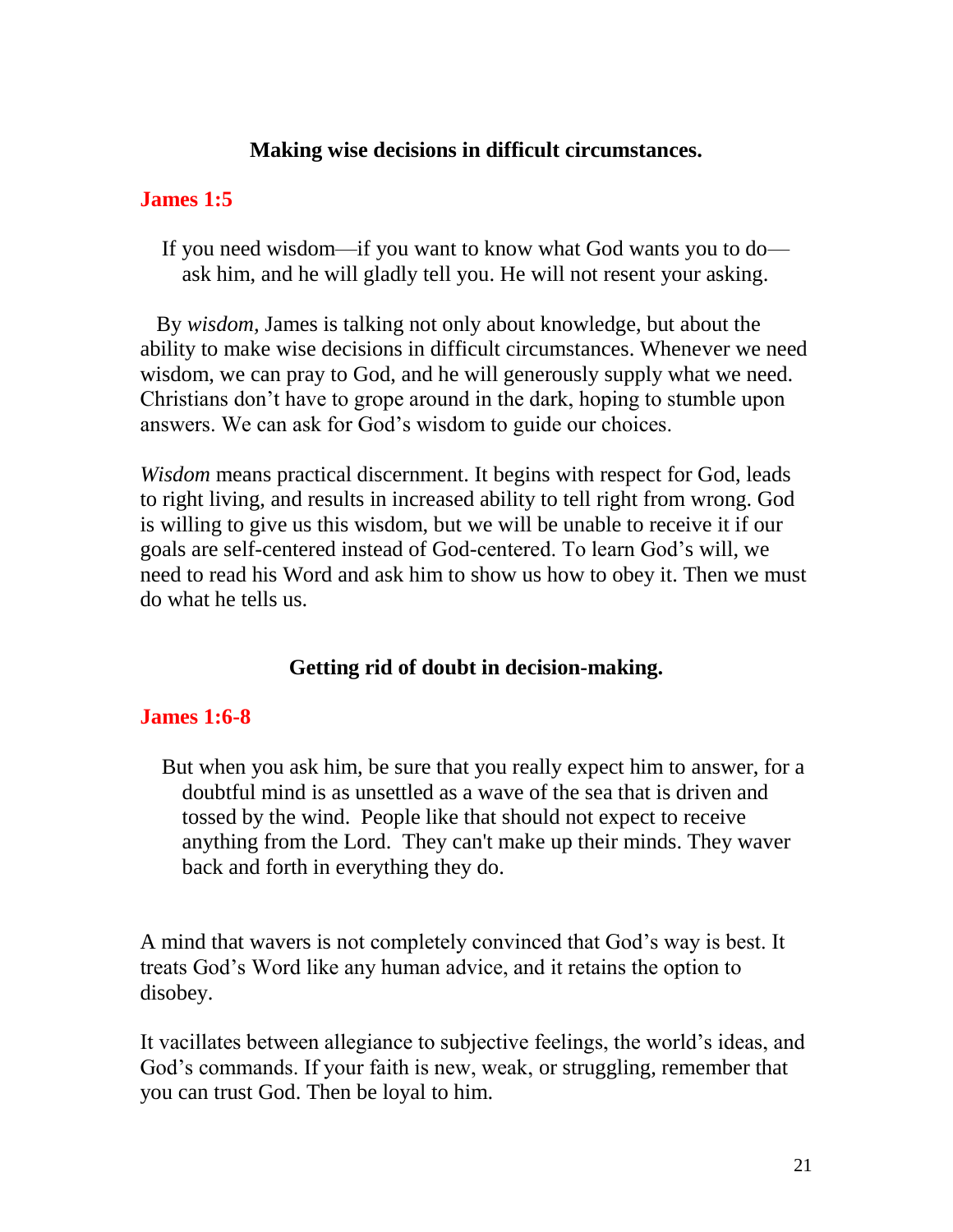To stabilize your wavering or doubtful mind, commit yourself wholeheartedly to God.

If you have ever seen the constant rolling of huge waves at sea, you know how restless they are—subject to the forces of wind, gravity, and tide.

Doubt leaves a person as unsettled as the restless waves. If you want to stop being tossed about, rely on God to show you what is best for you. Ask him for wisdom, and trust that he will give it to you. Then your decisions will be sure and solid.

#### **Choose you this day who you will serve**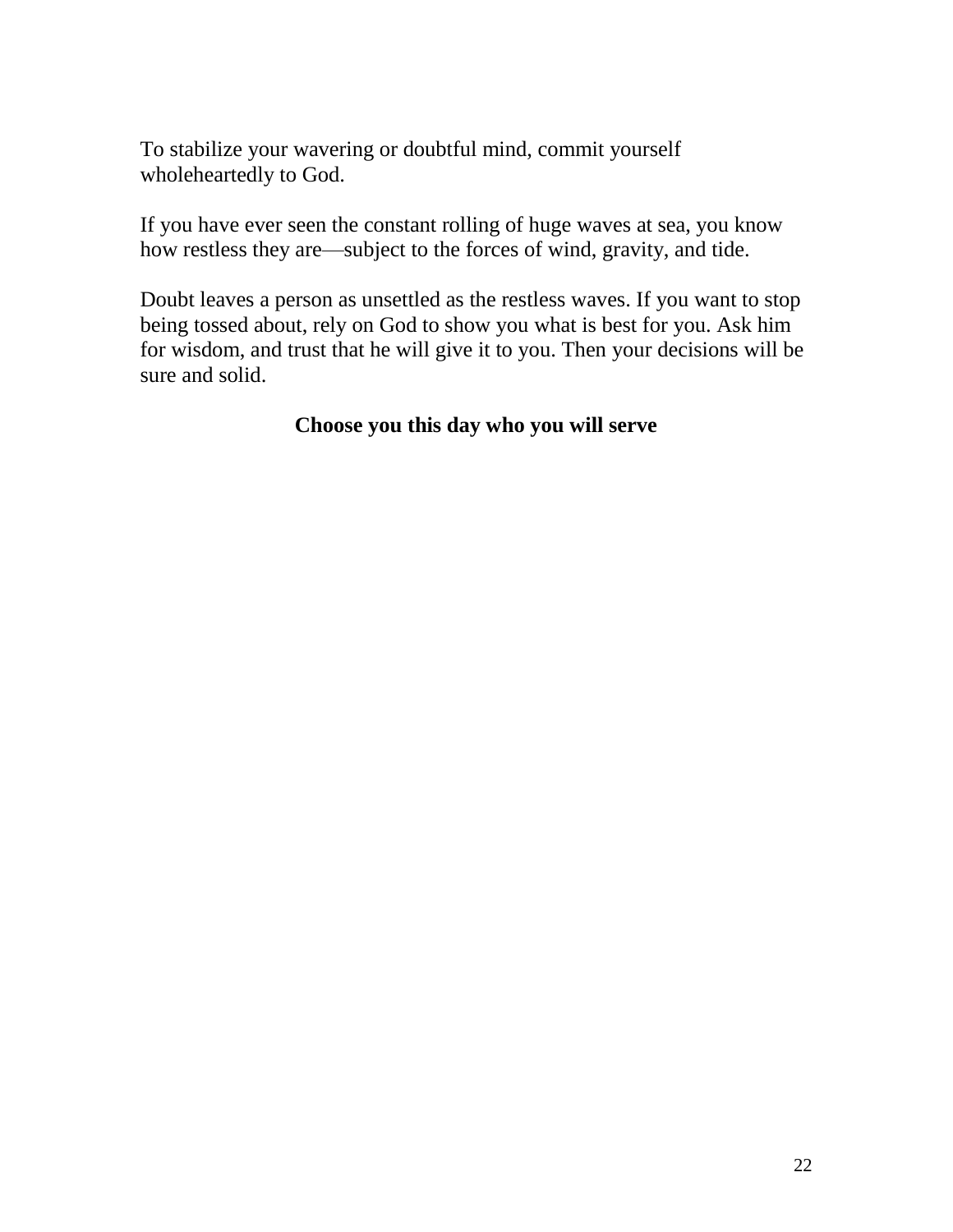

**Biblical Principles should direct my decisions.**

#### **[Proverbs](http://bib.ly/Pr2.6.NASB) 2:6**

"For the Lord gives wisdom; from His mouth comes knowledge and understanding."

Wisdom comes in two ways: it is a God-given gift and also the result of an energetic search. Wisdom's starting point is God and his revealed Word, the source of "knowledge and understanding" (Proverbs 2:6).

In that sense, wisdom is his gift to us. But he gives it only to those who earnestly seek it.

But because God's wisdom is hidden from the rebellious and foolish, it takes effort to find it and use it. The pathway to wisdom is strenuous.

When we are on the path, we discover that true wisdom is God's and that he will guide us and reward our sincere and persistent search.

### **[Proverbs](http://bib.ly/Pr3.5-6.NASB) 3:5-6**

"Trust in the Lord with all of your heart and do not lean on your own understanding. In all your ways acknowledge Him, and He will make your paths straight."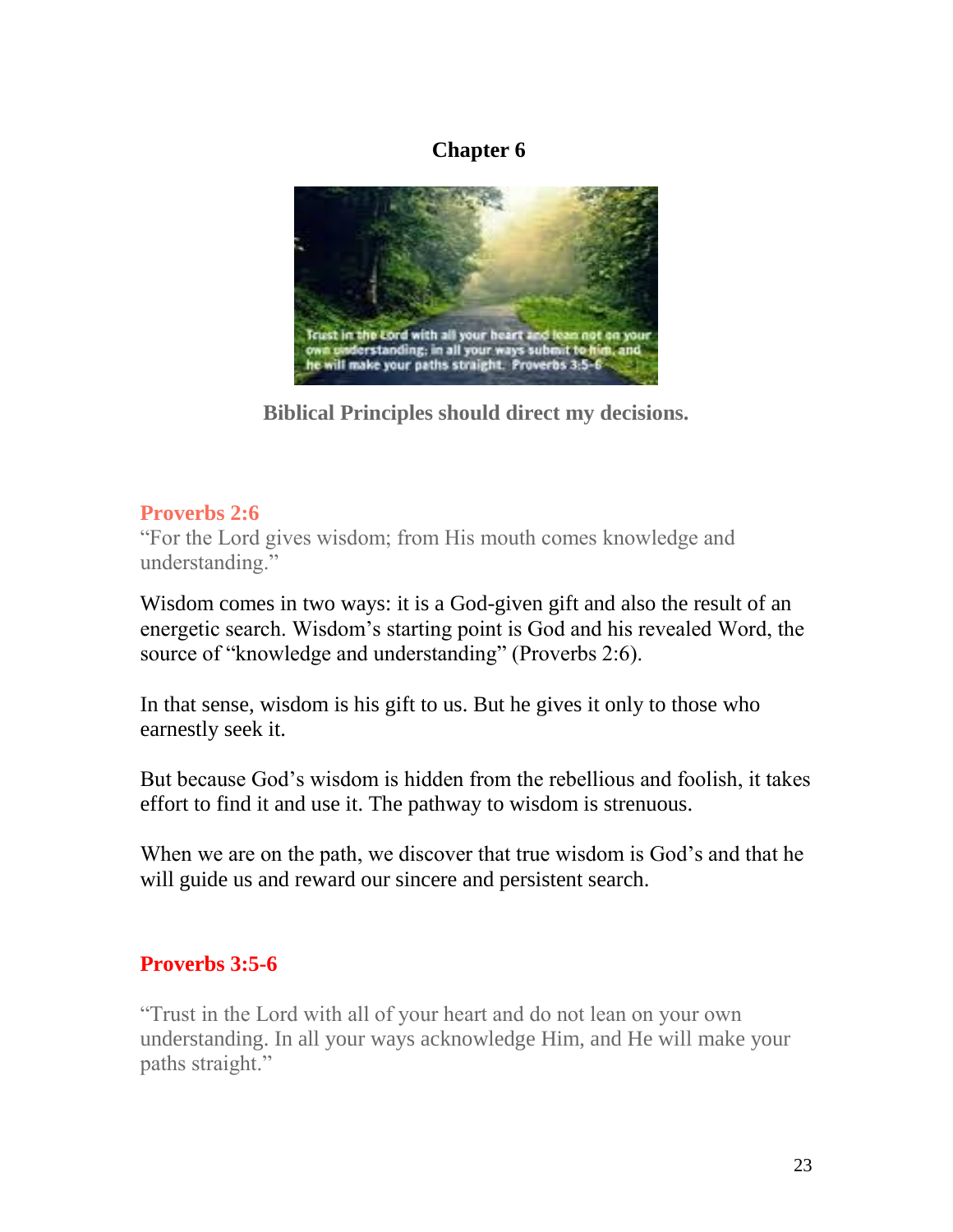Leaning has the sense of putting your whole weight on something, resting on and trusting in that person or thing.

When we have an important decision to make, we sometimes feel that we can't trust anyone—not even God.

God knows what is best for us. He is a better judge of what we want than even we are! We must trust him completely in every choice we make.

We should not omit careful thinking or belittle our God-given ability to reason; but we should not trust our own ideas to the exclusion of all others. We must not be wise in our own eyes. We should always be willing to listen to and be corrected by God's Word and wise counselors.

Bring your decisions to God in prayer; use the Bible as your guide; and then follow God's leading. He will make your paths straight by both guiding and protecting you.

To receive God's guidance, said Solomon, we must acknowledge God in all our ways. This means turning every area of life over to him.

About a thousand years later, Jesus emphasized this same truth (Matthew 6:33). Look at your values and priorities. What is important to you? In what areas have you not acknowledged him?

What is his advice? In many areas of your life you may already acknowledge God, but it is in the areas where you attempt to restrict or ignore his influence that will cause you grief. Make him a vital part of everything you do; then he will guide you because you will be working to accomplish his purposes.

**Every decision should be for the glory of God.**

## **1 [Corinthians](http://bib.ly/1Co10.31.NASB) 10:31**

"So, whether you eat or drink, or whatever you do, do all to the glory of God."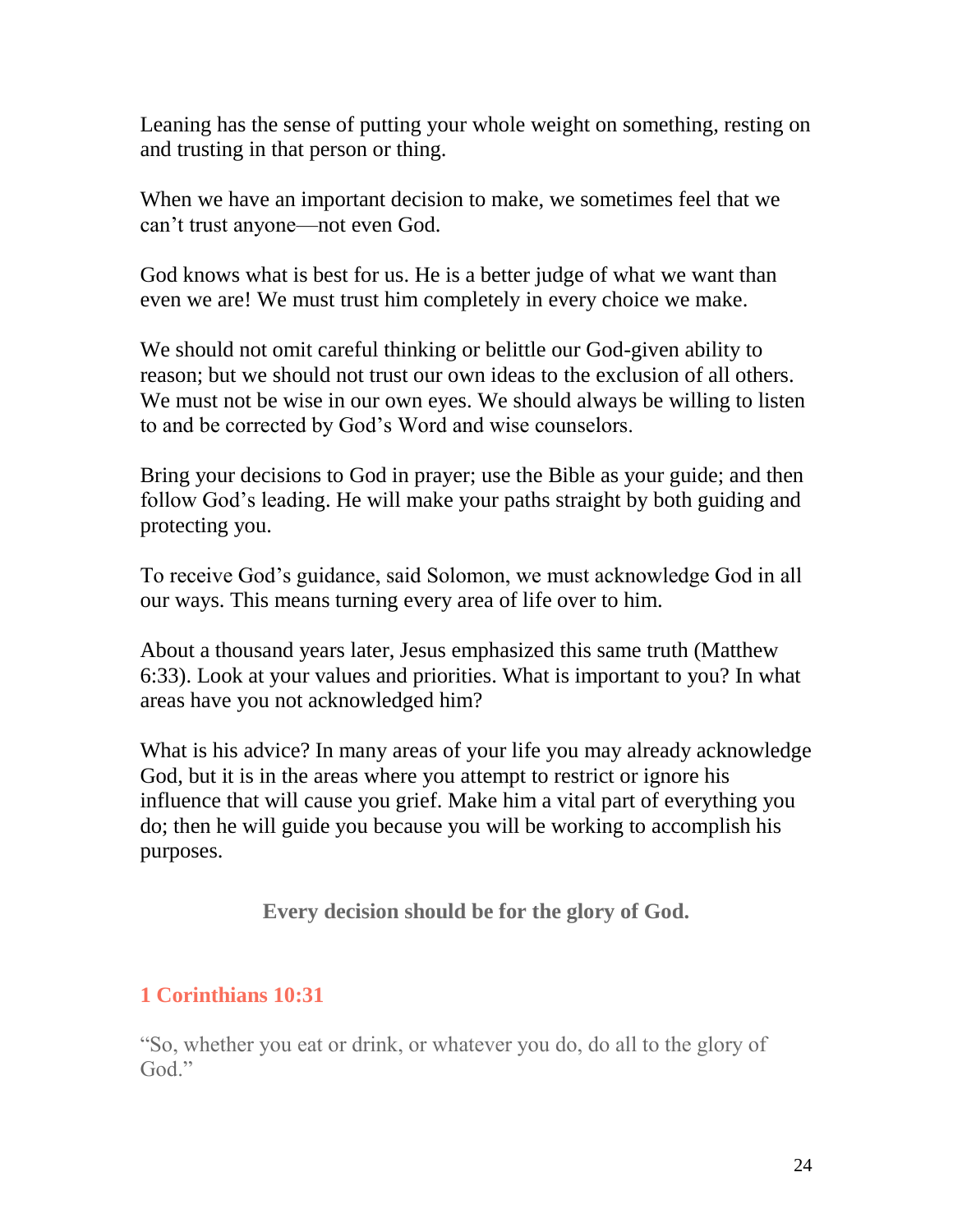God's love must so permeate our motives that all we do will be for his glory. Keep this as a guiding principle by asking, "Is this action glorifying God?" or "How can I honor God through this action?"

## **2 [Corinthians](http://bib.ly/2Co6.14.NASB) 6:14**

"Do not be unequally yoked with unbelievers. For what partnership has righteousness with lawlessness? Or what fellowship has light with darkness?"

In a Roman triumphal procession, the Roman general would display his treasures and captives amidst a cloud of incense burned for the gods. To the victors, the aroma was sweet; to the captives in the parade, it was the smell of slavery and death.

When Christians preach the gospel, it is good news to some and repulsive news to others. Believers recognize the life-giving fragrance of to me

## **[Proverbs](http://bib.ly/Pr22.7.NASB) 22:7**

"The rich rule over the poor, and the borrower becomes the lender's slave."

Does this mean we should never borrow? No, but it warns us never to take on a loan without carefully examining our ability to repay it. A loan we can handle is enabling; a loan we can't handle is enslaving. The borrower must realize that until the loan is repaid, he or she is a servant to the individual or institution that made it.

### **Dwell on things that are honest and true**

### **[Philippians](http://bib.ly/Phi4.8.NASB) 4:8**

"Finally, brethren, whatever is true, whatever is honorable, whatever is right, whatever is pure, whatever is lovely, whatever is of good repute, if there is any excellence and if anything worthy of praise, dwell on these things."

What we put into our minds determines what comes out in our words and actions. Paul tells us to program our minds with thoughts that are true, noble, right, pure, lovely, admirable, excellent, and praiseworthy.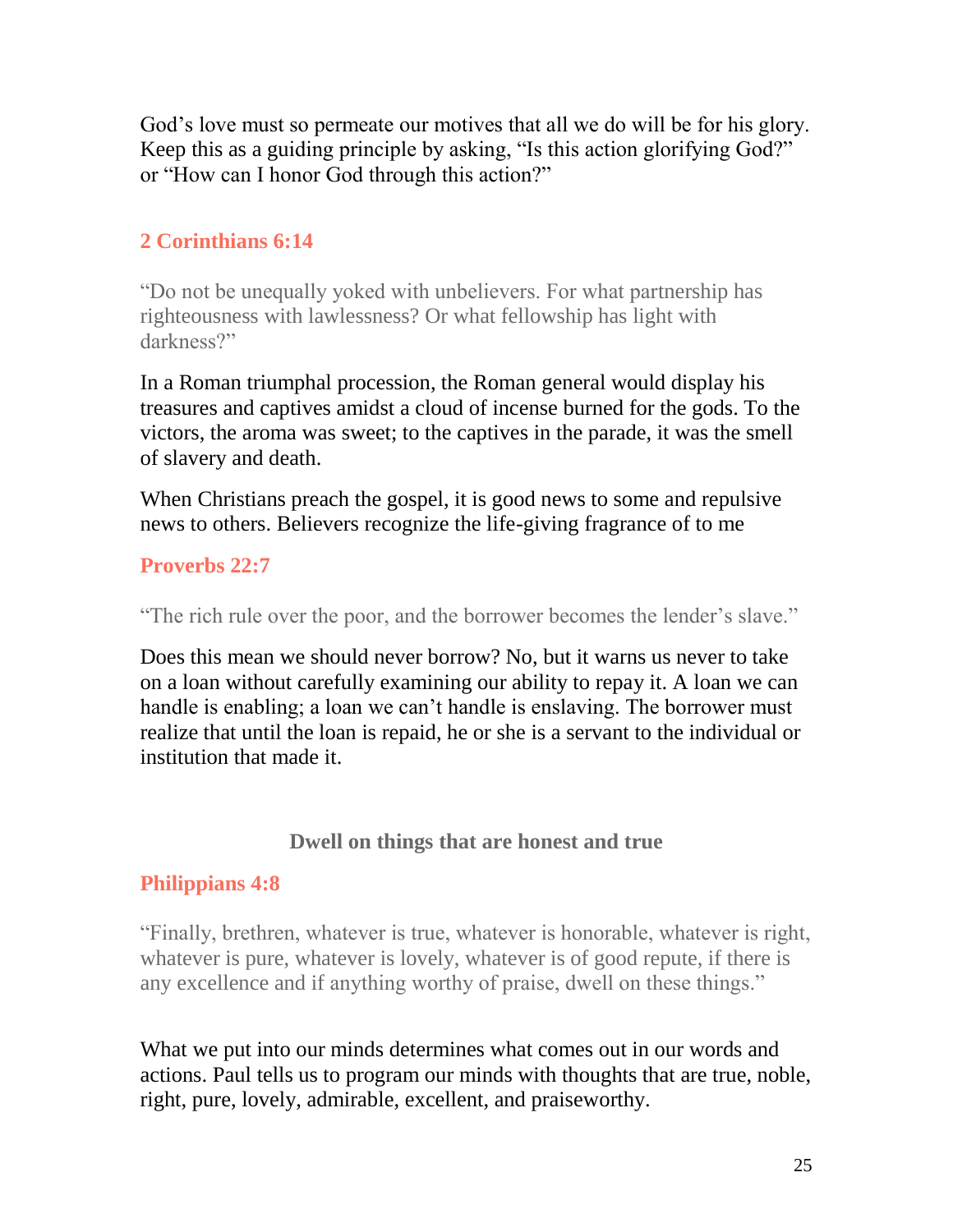Do you have problems with impure thoughts and daydreams?

Examine what you are putting into your mind through television, books, conversations, movies, and magazines. Replace harmful input with wholesome material. Above all, read God's Word and pray. Ask God to help you focus your mind on what is good and pure. It takes practice, but it can be done.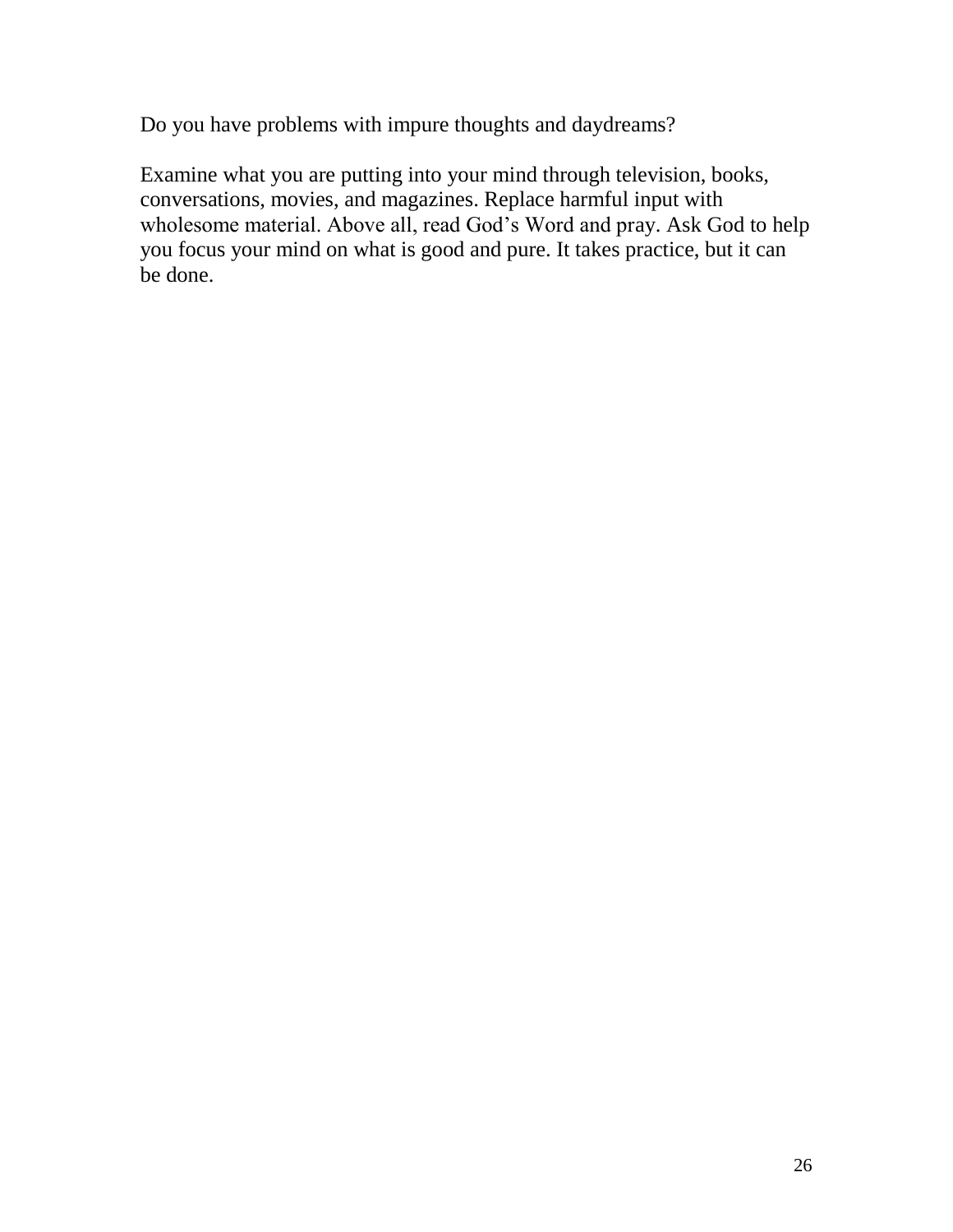

**Decisions made in haste may be poor decisions.**

### [Proverbs](http://bib.ly/Pr19.2.NASB) 19:2

"Also it is not good for a person to be without knowledge, and he who makes haste with his feet errs."

We often move hastily through life, rushing headlong into the unknown. Many people marry without knowing what to expect of their partner or of married life.

Others try illicit sex or drugs without considering the consequences. Some plunge into jobs without evaluating whether they are suitable to that line of work.

Don't rush into the unknown. Be sure you understand what you're getting into and where you want to go before you take the first step. And if it still seems unknown, be sure you are following God.

### **Faithful completion of mundane tasks is a great accomplishment.**

### **[Proverbs](http://bib.ly/Pr21.5.NASB) 21:5**

"The plans of the diligent lead surely to advantage, but everyone who is hasty comes surely to poverty."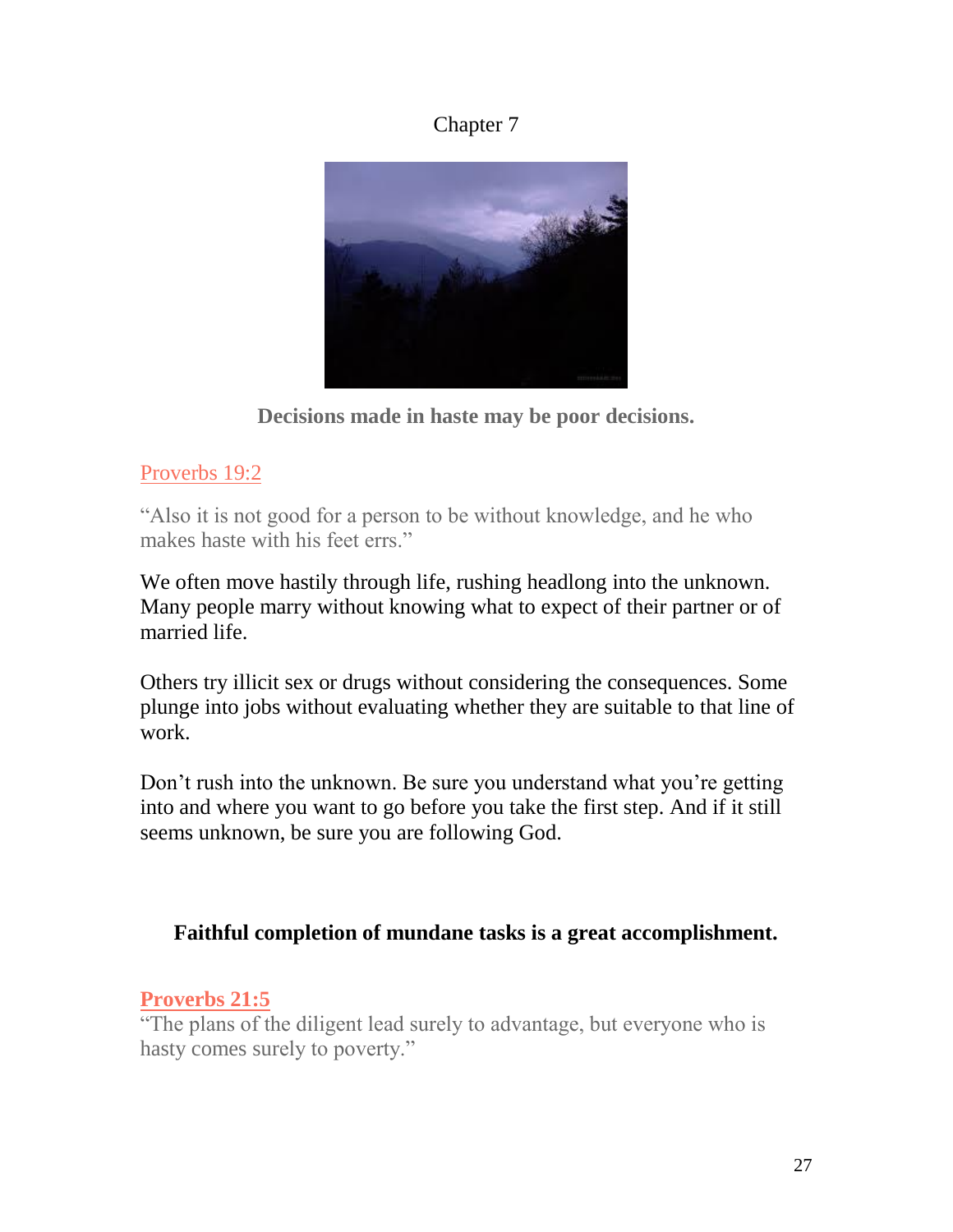Faithful completion of mundane tasks is a great accomplishment. Such work is patiently carried out according to a plan.

Diligence does not come naturally to most people; it is a result of strong character. Don't look for quick and easy answers. Be a diligent servant of God.

## **Understanding the reason for my decision**

## **[Proverbs](http://bib.ly/Pr16.2.NASB) 16:2**

"All the ways of a man are clean in his own sight, but the Lord weighs the motives."

"All a man's ways seem innocent to him." People can rationalize anything if they have no standards for judging right and wrong. We can always prove that we are right.

Before putting any plan into action, ask yourself these three questions:

- (1) Is this plan in harmony with God's truth?
- (2) Will it work under real-life conditions?
- (3) Is my attitude pleasing to God?

## **[Proverbs](http://bib.ly/Pr20.9.NASB) 20:9**

"Who can say, 'I have cleansed my heart, I am pure from my sin?'"

No one is without sin. As soon as we confess our sin and repent, sinful thoughts and actions begin to creep back into our lives. We all need ongoing cleansing, moment by moment.

Thank God he provides forgiveness by his mercy when we ask for it. Make confession and repentance a regular part of your talks with God. Rely on him moment by moment for the cleansing you need.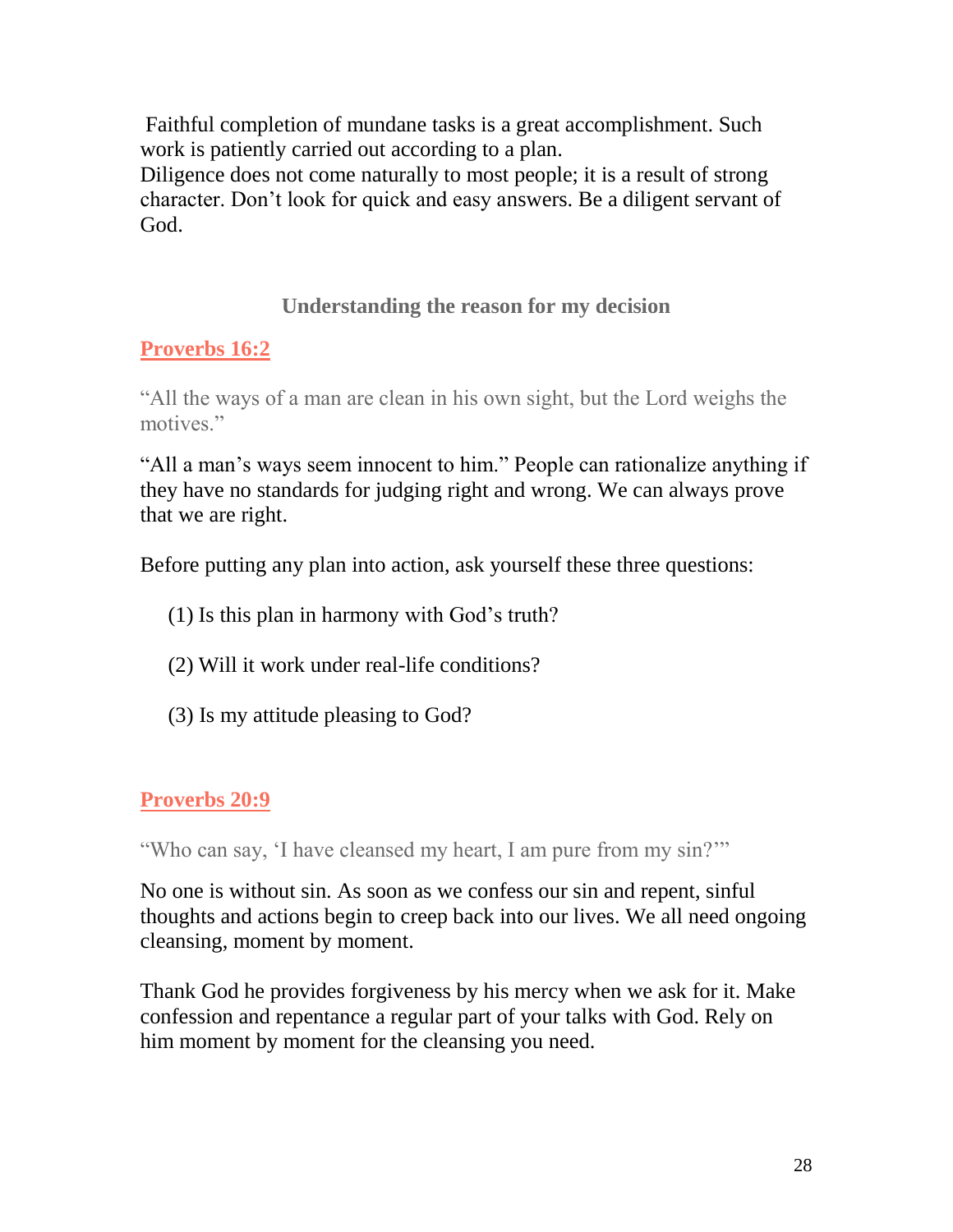

## **Past Experiences inform your present decisions**

## **[Proverbs](http://bib.ly/Pr17.10.NASB) 17:10**

"A rebuke goes deeper into one who has understanding than a hundred blows into a fool."

## **[Proverbs](http://bib.ly/Pr11.14.NASB) 11:14**

"Where there is no guidance the people fall, but in an abundance of counselors there is victory."

A good leader needs and uses wise advisers. One person's perspective and understanding is severely limited; he or she may not have all the facts or may be blinded by bias, emotions, or wrong impressions. To be a wise leader at home, at church, or at work, seek the counsel of others and be open to their advice. Then, after considering all the facts, make your decision. (See the chart in Proverbs 29:2.)

**Those who separate themselves seek their own desires**

**[Proverbs](http://bib.ly/Pr18.1.NASB) 18:1**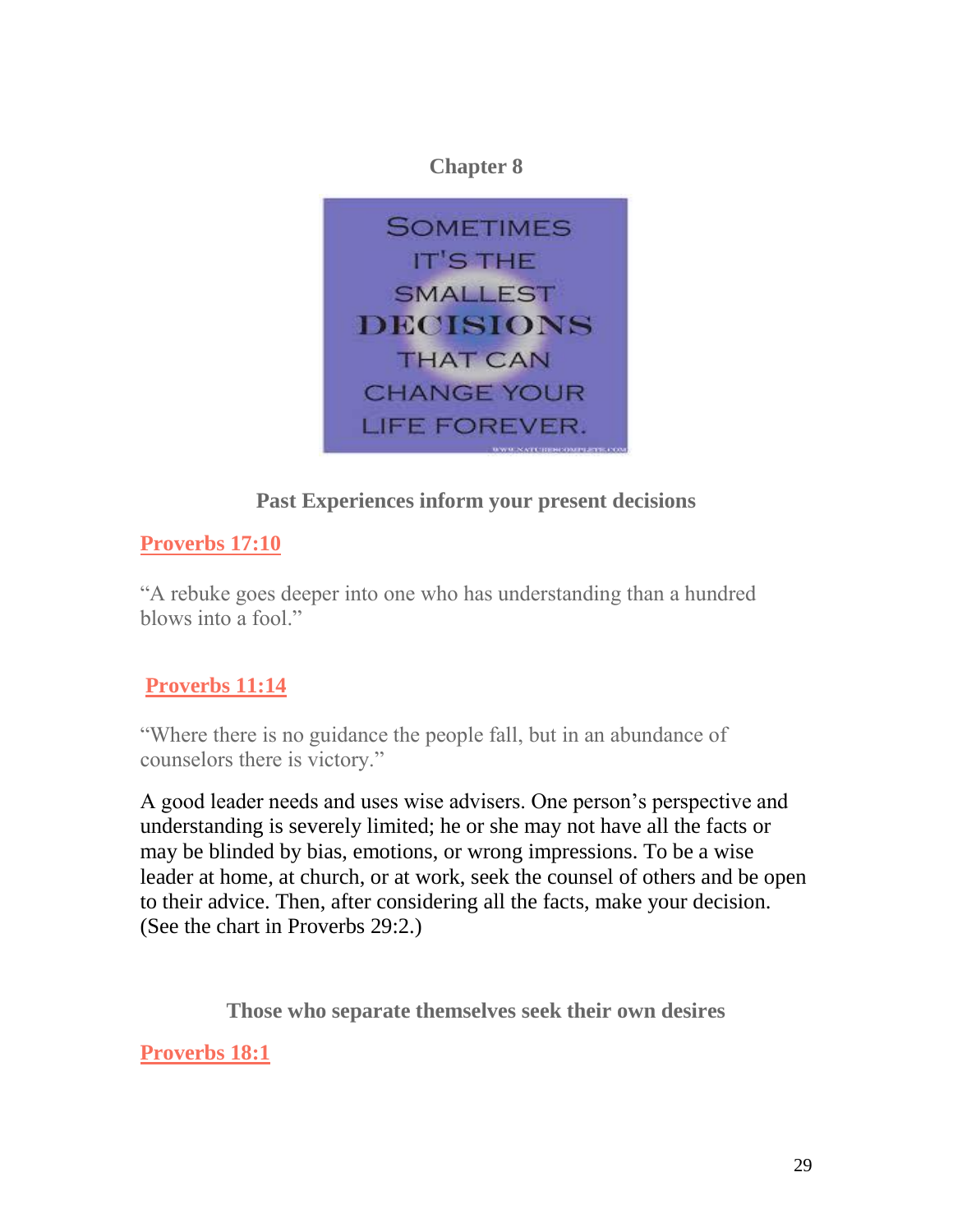"He who separates himself seeks his own desire. He quarrels against all sound wisdom"

## **[Proverbs](http://bib.ly/Pr27.6.NASB) 27:6**

"Faithful are the wounds of a friend, but deceitful are the kisses of an enemy."

### **Who would prefer a friend's wounds to an enemy's kisses?**

Anyone who considers the source. A friend who has your best interests at heart may have to give you unpleasant advice at times, but you know it is for your own good.

An enemy, by contrast, may whisper sweet words and happily send you on your way to ruin. We tend to hear what we want to hear, even if an enemy is the only one who will say it. A friend's advice, no matter how painful, is much better.

**A righteous man should never give way to the wicked.**

## **[Proverbs](http://bib.ly/Pr25.26.NASB) 25:26**

"Like a trampled spring and a polluted well is a righteous man who gives way before the wicked."

To "give way to the wicked", means setting aside your standards of right and wrong.

### **No one is helped by someone who compromises with the wicked.**

### **[Proverbs](http://bib.ly/Pr10.9.NASB) 10:9**

"He who walks in integrity walks securely, but he who perverts his ways will be found out."

"**A righteous man who walks in his integrity have blessed children"**